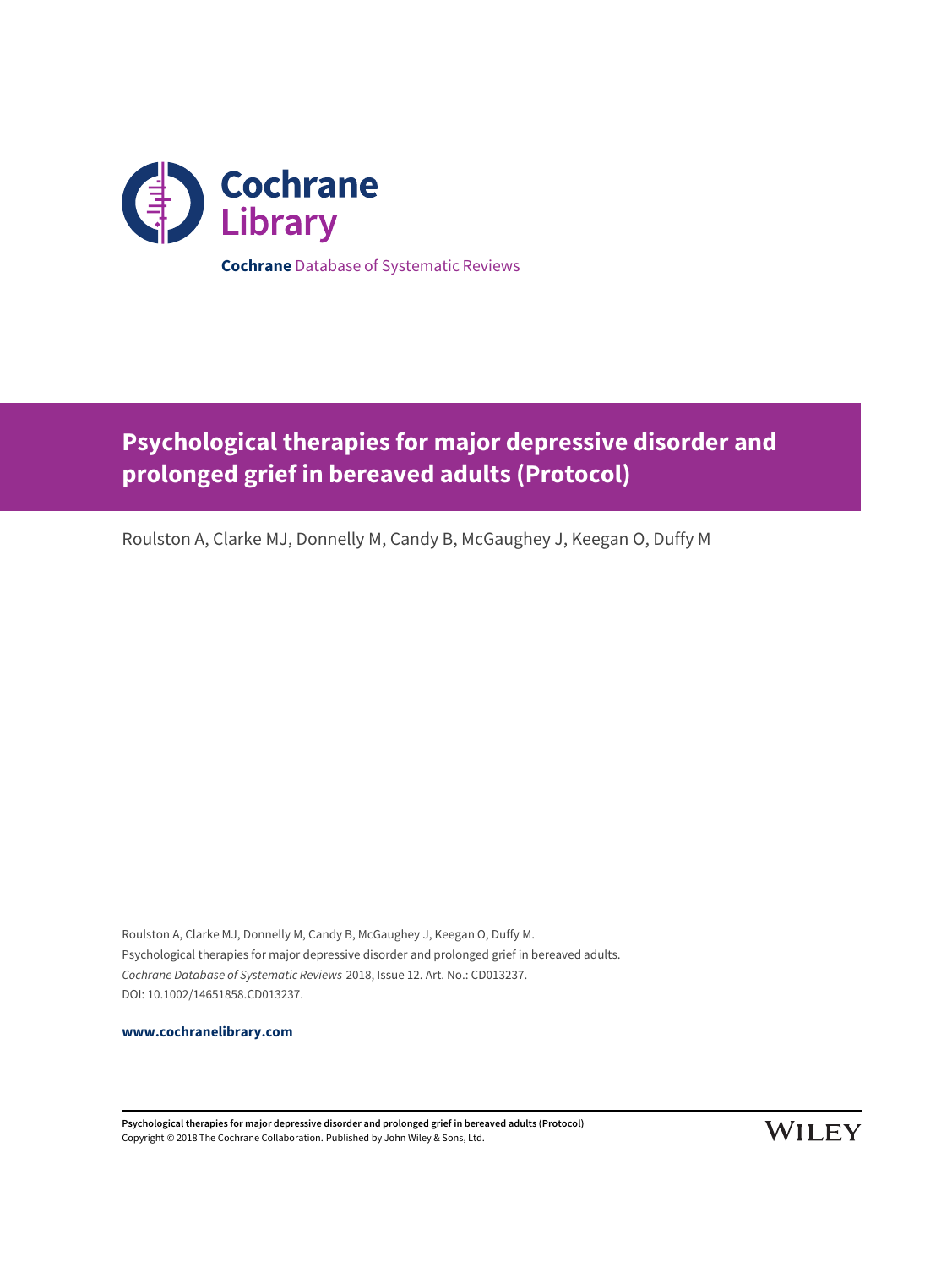# **TABLE OF CONTENTS**

| 12 |    |
|----|----|
| 12 |    |
| 17 |    |
|    | 20 |
|    |    |
|    |    |
|    |    |

**Psychological therapies for major depressive disorder and prolonged grief in bereaved adults (Protocol) i Copyright © 2018 The Cochrane Collaboration. Published by John Wiley & Sons, Ltd.**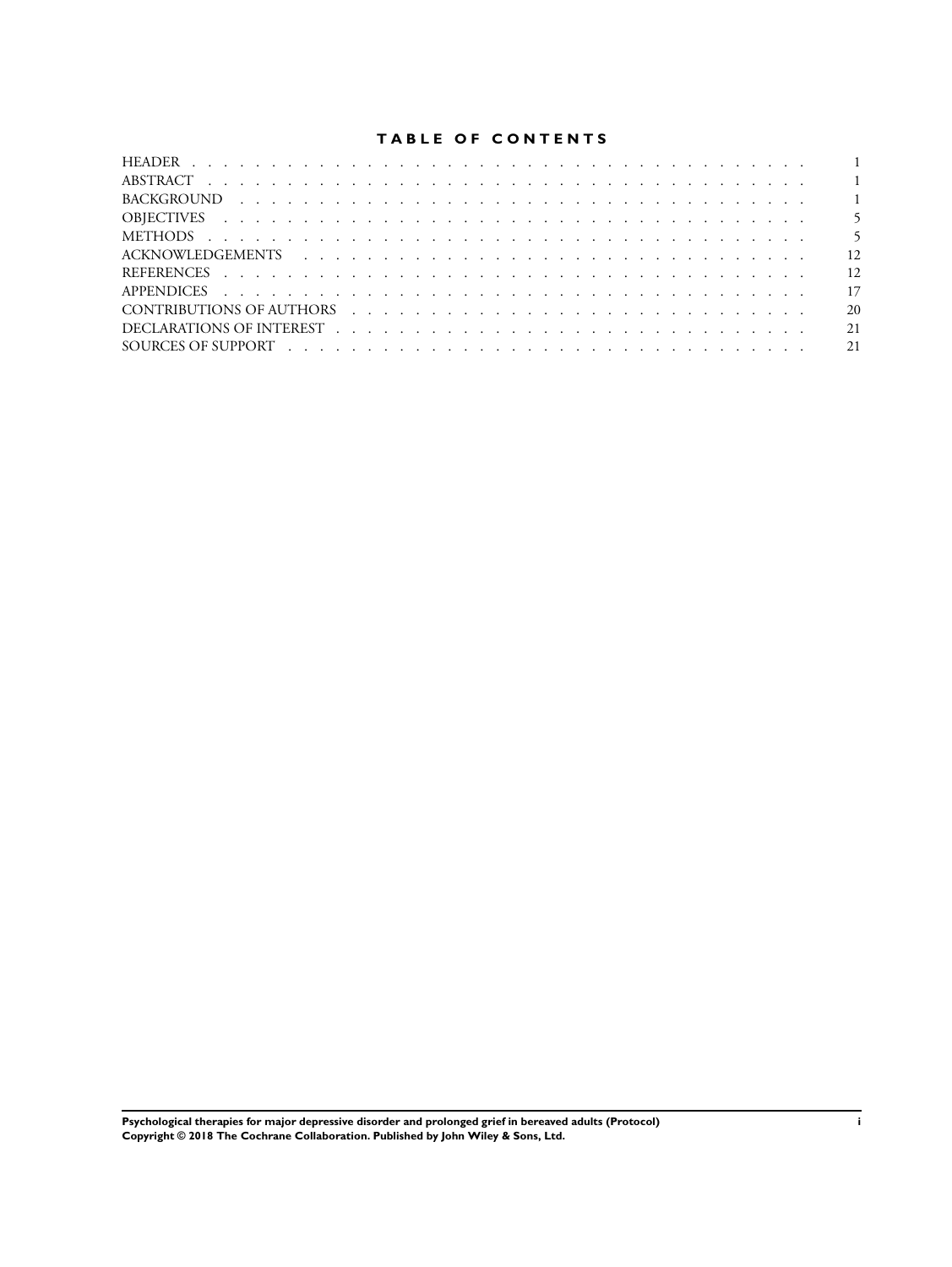<span id="page-2-0"></span>**[Intervention Protocol]**

# **Psychological therapies for major depressive disorder and prolonged grief in bereaved adults**

Audrey Roulston<sup>1</sup>, Mike J Clarke<sup>2</sup>, Michael Donnelly<sup>2</sup>, Bridget Candy<sup>3</sup>, Jennifer McGaughey<sup>4</sup>, Orla Keegan<sup>5</sup>, Michael Duffy<sup>6</sup>

<sup>1</sup>School of Social Sciences, Education and Social Work, Queen's University Belfast, Belfast, UK. <sup>2</sup>Centre for Public Health, Queen's University Belfast, Belfast, UK. <sup>3</sup>Marie Curie Palliative Care Research Department, UCL Division of Psychiatry, London, UK. <sup>4</sup>School of Nursing and Midwifery, Queen's University Belfast, Belfast, UK. <sup>5</sup>Irish Hospice Foundation, Dublin, Ireland. <sup>6</sup>Centre for Evidence and Social Innovation, Queen's University Belfast, Belfast, UK

Contact address: Audrey Roulston, School of Social Sciences, Education and Social Work, Queen's University Belfast, 6 College Park, Belfast, BT7 1NN, UK. [a.roulston@qub.ac.uk.](mailto:a.roulston@qub.ac.uk)

**Editorial group:** Cochrane Common Mental Disorders Group. **Publication status and date:** New, published in Issue 12, 2018.

**Citation:** Roulston A, Clarke MJ, Donnelly M, Candy B, McGaughey J, Keegan O, Duffy M. Psychological therapies for major depressive disorder and prolonged grief in bereaved adults. *Cochrane Database of Systematic Reviews* 2018, Issue 12. Art. No.: CD013237. DOI: 10.1002/14651858.CD013237.

Copyright © 2018 The Cochrane Collaboration. Published by John Wiley & Sons, Ltd.

# **A B S T R A C T**

This is a protocol for a Cochrane Review (Intervention). The objectives are as follows:

To assess the effectiveness of CBT (e.g. cognitive therapy, cognitive behavioural therapy, rational emotive behaviour therapy, prolonged grief CBT) compared with non-CBT therapies (e.g. psychodynamic, humanistic, family or systemic therapies) for treating people with bereavement-related MDD or PGD.

To assess the effectiveness of CBT compared with usual care or waiting list for treating people with bereavement-related MDD or PGD.

To assess the effectiveness of CBT compared with pharmacological interventions (e.g. antidepressant medications and other drug therapies used explicitly for treating depressive disorders ([Sadock 2009\)](#page-13-0)) for treating people with bereavement-related MDD or PGD.

# **B A C K G R O U N D**

Grief is a normal reaction following the death of someone close, and most bereaved individuals adequately adjust through healthy grieving. However some of the bereaved population will develop a debilitating clinical condition as a result of the loss, such as Prolonged Grief Disorder (PGD) or bereavement-related Major Depressive Disorder (MDD). Several psychological therapies have been proposed to treat MDD and PGD, and there is a growing evidence base demonstrating their effectiveness; the goal of this systematic review is to evaluate the efficacy of Cognitive Behaviour

Therapy (CBT) for bereavement-related MDD and PGD.

# **Description of the condition**

There is evidence that bereaved individuals may develop a range of mental health problems, including depression [\(Zisook 1994](#page-13-0)), anxiety disorders ([Jacobs 1990](#page-13-0)), Post-Traumatic Stress Disorder (PTSD) [\(Murphy 1999](#page-13-0); [Schut 1991\)](#page-13-0), or prolonged grief [\(Maercker 2013\)](#page-13-0). This review will examine bereavement-related

**Psychological therapies for major depressive disorder and prolonged grief in bereaved adults (Protocol) 1 Copyright © 2018 The Cochrane Collaboration. Published by John Wiley & Sons, Ltd.**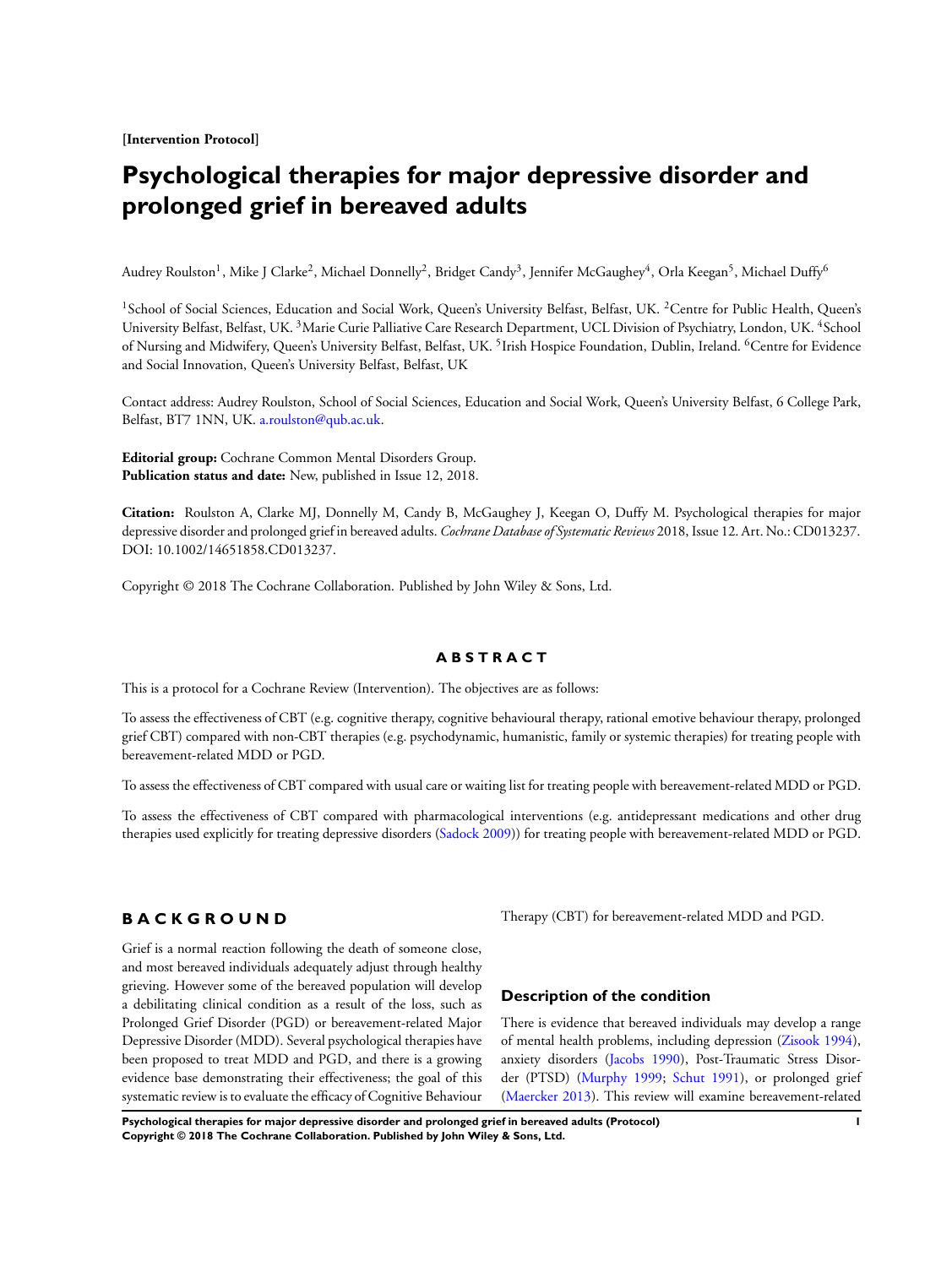Major Depresive Disorder and Prolonged Grief Disorder, which are described below.

## **Major Depressive Disorder (bereavement-related)**

According to the World Health Organization (WHO), MDD is a common mental disorder affecting 322 million people worldwide, and is a major contributor to global disability and to deaths by suicide ([WHO 2017](#page-13-0)). Evidence suggests that bereavement-related MDD is often recurrent, genetically influenced, impairing, and treatment-responsive ([Kendler 2008](#page-13-0)). Adverse life events such as unemployment, bereavement, being a victim of a physical assault or major disaster, or experiencing psychological trauma can precipitate MDD, which is more common in women [\(WHO 2017](#page-13-0)). The most widely-used criteria for diagnosing MDD are APA's *Diagnostic Statistical Manual of Mental Disorders* (DSM) and the World Health Organization's *International Statistical Classification of Diseases and Related Health Problems* (ICD). There are a number of similarities between the definitions of depression and the symptoms identified in the ICD-10 ([WHO 2016](#page-13-0)) and DSM-5 criteria [\(APA 2013](#page-13-0)), which are used to diagnose if someone has mild, moderate or severe depression. For example, both refer to changes in weight, sleep, activity or concentration, and both highlight suicidality. However, the ICD-10 also refers to self-esteem and guilt. The 5th edition of the DSM ([APA 2013](#page-13-0)) categorises MDD as depressed mood or a loss of interest or pleasure in daily activities for more than two weeks, which represents a change from the person's baseline mood, and impaired function: social, occupational and educational ([APA 2013\)](#page-13-0). The key symptoms for depression in the ICD-10 [\(WHO 2016](#page-13-0)) are persistent sadness or low mood, loss of interests or pleasure, and fatigue or low energy.

The DSM-IV-TR ([APA 2000](#page-13-0)) definition of mental disorder excludes grief as a disorder on the grounds that it was "an expectable and culturally sanctioned response to a particular event". Clinicians using the DSM-IV were advised to refrain from diagnosing MDD within the first two months following a bereavement, which became known as the 'bereavement exclusion'. The DSM-5 [\(APA](#page-13-0) [2013](#page-13-0)) subsequently removed the 'bereavement exclusion' from the recommended criteria for MDD ([Fawcett 2010](#page-13-0)), which led to some criticism ([Horowitz 2011](#page-13-0)) and further research to support its removal [\(Jozwiak 2013;](#page-13-0) [Zisook 2012](#page-13-0); [Zisook 2013\)](#page-13-0). According to DSM-5 guidance [\(APA 2013](#page-13-0)), individuals should be screened for conditions that mimic or co-exist alongside MDD such as bereavement, and symptoms should persist for more than two months into bereavement or the individual should show marked functional impairment, morbid preoccupation with worthlessness, suicidal ideation, psychotic symptoms or psychomotor retardation. Given the unique differences between ordinary or uncomplicated grief and MDD, as well as the differences between bereavement-related MDD and PGD, it has been suggested that removing the bereavement exclusion should help avoid MDD being overlooked and should promote sound clinical judgement, taking into account the

individual's previous history and cultural norms ([Ibrahim 2014](#page-13-0)), before the appropriate treatment is offered.

Population-based studies have explored the validity of bereavement-related MDD. One study conducted in the USA [\(Kendler 2008](#page-13-0)) compared bereavement-related MDD and depressive episodes related to other stressors (e.g. separation/divorce, illness or job loss). It reported some differences in the demographic characteristics of the participants with bereavement-related MDD (i.e. older and female), lower levels of treatment-seeking, neuroticism and guilt, but higher levels of fatigue and loss of interest. However, the conclusion was that similarities overshadowed the differences, which echoed findings from another study exploring bereavement-related MDD [\(Wakefield 2007](#page-13-0)). A study conducted in Lebanon [\(Karam 2009](#page-13-0)) failed to find any significant differences in duration, impairment, and bereavement exclusion symptoms between bereavement-related and bereavement-unrelated MDD episodes. [Mojtabai 2011](#page-13-0) reported that participants with bereavement-related, single, brief depressive episodes were more likely to experience later onset, but were less likely to have had impairment in role functioning, comorbid anxiety disorders, or a treatment history at baseline. He also found that those participants with bereavement-related, single, brief episodes were less likely than those with bereavement-unrelated, single, brief episodes to experience fatigue, increased sleep, feelings of worthlessness, and suicidal ideations. The risk of new MDD episodes during the follow-up period among participants with bereavement-related, single, brief episodes was similar to people from the general population with no baseline history of MDD.

#### **Prolonged Grief Disorder**

Grief is a normal reaction to bereavement following the death of a partner, parent, child, or other close person and most bereaved individuals will adequately adjust through healthy grieving, which typically involves completion of loss-focused and restoration-focused tasks [\(Stroebe 1999\)](#page-13-0). These tasks enable the bereaved to come to accept their changed circumstances and reconnect with society or re-engage in normal, pleasurable activities [\(Bonanno](#page-13-0) [2002](#page-13-0)). However, it has been reported that some bereaved people will experience a bereavement-related disorder, commonly known as abnormal, pathological, complicated or traumatic grief and Prolonged Grief Disorder [\(Killikelly 2018\)](#page-13-0). It has also been suggested that the prevalence rates may vary depending on the nature of the loss (i.e. non-violent or non-traumatic loss, violent death, or those who experienced a disaster), the variation of instruments and cutoff scores used for assessment measures ([Killikelly 2018](#page-13-0)) and the lack of consensus on the diagnostic criteria [\(Rosner 2011\)](#page-13-0).

In response to increasing evidence for the specificity of a Prolonged or Complex Grief Disorder, and as a compromise between the two proposed diagnostic criteria for Prolonged Grief Disorder [\(Horowitz 1997;](#page-13-0) [Prigerson 2009\)](#page-13-0) and complicated grief [\(Zisook](#page-13-0) [2009](#page-13-0)), a new diagnostic category, Persistent Complex Bereave-

**Psychological therapies for major depressive disorder and prolonged grief in bereaved adults (Protocol) 2 Copyright © 2018 The Cochrane Collaboration. Published by John Wiley & Sons, Ltd.**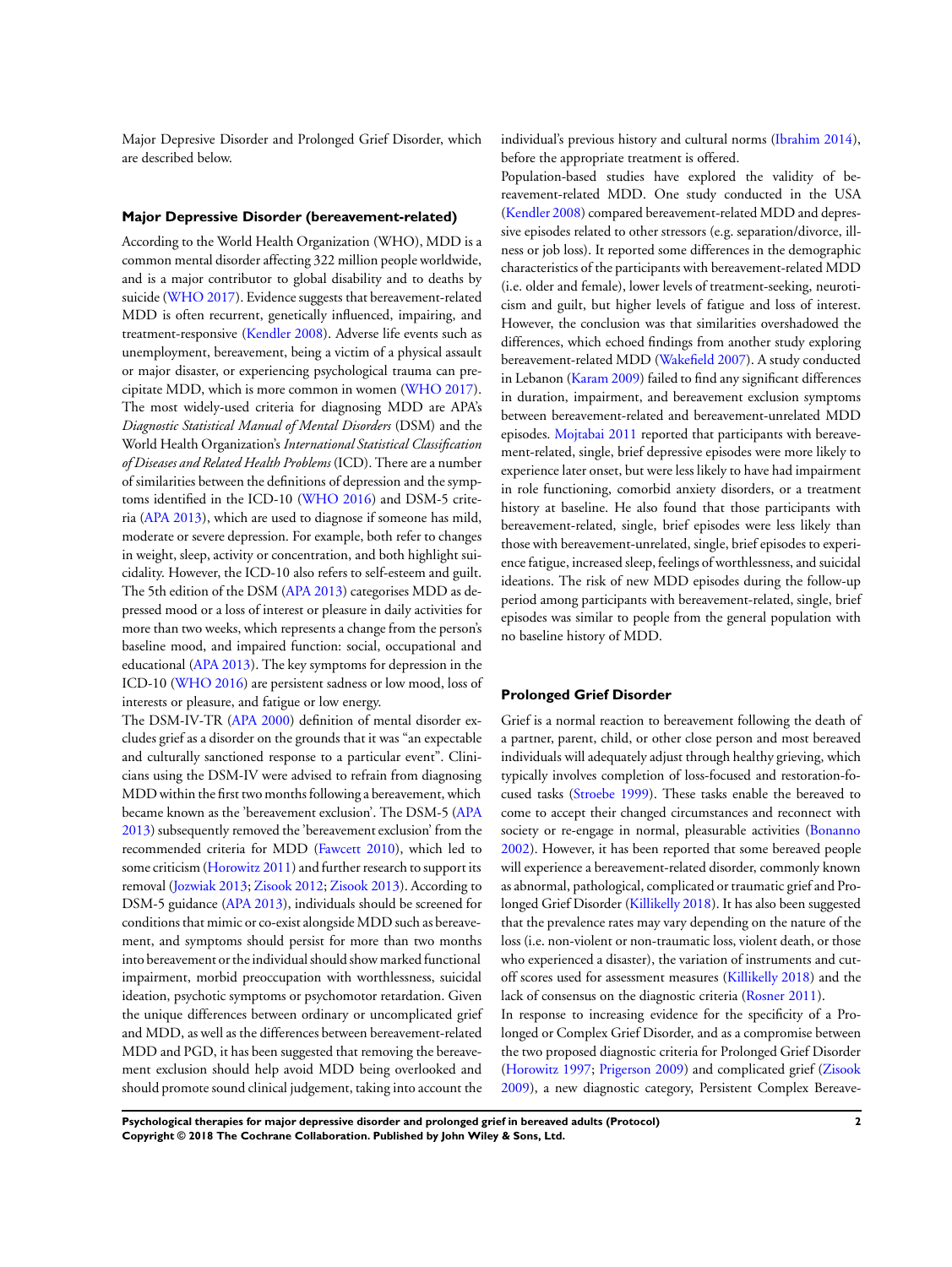ment-Related Disorder (PCBD) was included in the DSM-5 as requiring further study ([APA 2013;](#page-13-0) [Killikelly 2018\)](#page-13-0). In terms of PGD, a new diagnostic category was recommended for inclusion in the 11th edition of the ICD [\(Maercker 2013;](#page-13-0) [WHO 2018](#page-13-0)). Despite the ongoing debate surrounding terminology and definitions, we have selected for this review the term 'Prolonged Grief Disorder' (PGD) to reflect the ICD-11 terminology and the extended period of time beyond the acute phase of grief ([Duffy](#page-13-0) [2017](#page-13-0)).

PGD is a debilitating clinical condition [\(Boelen 2007\)](#page-13-0). According to the ICD-11 diagnostic criteria ([WHO 2018](#page-13-0)), PGD is characterised by a daily or disabling yearning for the deceased following the death of a significant other, which is accompanied by five or more of the following: confusion about one's role in life or a diminished sense of self; difficulty accepting the loss; avoidance of reminders of the reality of the loss; inability to trust others since the loss; bitterness or anger related to the loss; difficulty moving on with life; emotional numbness since the loss; feeling that life is unfulfilling, empty or meaningless since the loss; feeling stunned, dazed or shocked by the loss. According to ICD-11 criteria [\(WHO](#page-13-0) [2018](#page-13-0)), at least six months should have passed since the death. In addition, the disturbance should cause significant social, occupational or functional impairment and should not be better accounted for by Major Depressive Disorder, Generalised Anxiety Disorder or Post-Traumatic Stress Disorder. It is suggested that diagnosis can only be made by clinical assessment after six months, to differentiate between maladaptive reactions and normal distress [\(Jordan 2014](#page-13-0); [Prigerson 2006;](#page-13-0) [Prigerson 2009\)](#page-13-0). This is in contrast to DSM-5 criteria, which stipulate that diagnosis of PCBD cannot be made until 12 months after the death ([APA 2013\)](#page-13-0).

PCBD is characterised by unshakeable grief that does not follow the general pattern of improvement over time, but individuals continue to experience persistent and intense emotions or moods and unusual, severe symptoms that impair major areas of functioning, or that cause extreme distress [\(Shear 2011\)](#page-13-0). In addition to the presence of persistent yearning for the deceased, intense sorrow and emotional pain in response to the death, preoccupation with the deceased for at least 12 months following the death of a close other, there should be clinically significant difficulty accepting the death; disbelief or emotional numbness over the loss; difficulty with positive reminiscing about the deceased; bitterness or anger related to the loss; maladaptive appraisals about oneself in relation to the deceased or the death; excessive avoidance of reminders about the loss; a desire to die to be with the deceased; difficulty trusting other people since the death; feeling detached from other people or alone since the death; feeling that life is meaningless or empty without the deceased or the belief that one cannot function without the deceased; confusion about one's role in life or a diminished sense of one's identity; or difficulty or reluctance to pursue interests or to plan for the future since the loss. In addition, the disturbance should be causing clinically significant distress or impairment in social, occupational, or other important areas of functioning, and the bereavement reaction must be out of proportion or inconsistent with cultural or religious norms [\(APA 2013](#page-13-0)).

# **Differences between MDD and PGD**

According to published sources, normal grief, MDD and PGD differ in a number of ways. In normal grief, painful feelings are often mixed with positive memories of the deceased, and self-esteem is normally preserved, whereas in MDD, mood and ideation are almost constantly negative, and feelings of worthlessness and self-loathing are common [\(APA 2013\)](#page-13-0). According to [Jordan 2014,](#page-13-0) PGD differs in how the symptoms relate to the loss of the deceased, such as rumination presenting as a preoccupation with the deceased, despair and depressed mood linked to separation from the deceased, and guilt relating to self-blame associated with the individual's death ([Duffy 2017](#page-13-0)). Furthermore, yearning and being overwhelmed by the loss were specific to PGD but not to MDD [\(Prigerson 2009\)](#page-13-0). Diagnosing MDD in the context of bereavement would therefore incorrectly label a normal process as a disorder.

A growing body of evidence suggests that PGD has distinct characteristics when compared to bereavement-related MDD [\(Boelen](#page-13-0) [2003](#page-13-0)). However, diagnostic criteria for MDD were not available until the DSM-III ([APA 1980](#page-13-0)), and diagnostic criteria for PGD were not available until DSM-IV ([APA 1994](#page-13-0)). Furthermore, Prigerson and colleagues [\(Prigerson 1995a](#page-13-0); [Prigerson 1995b;](#page-13-0) [Prigerson 1996](#page-13-0)) did not confirm the distinction between traumatic grief and bereavement-related depression until the mid-1990s, which means that earlier studies may have misclassified people with MDD, rather than PGD. Randomised trials comparing treatments for PGD [\(Boelen 2007](#page-13-0); [Shear 2005\)](#page-13-0) clearly support the efficacy of PGD-specific treatments, highlighting the importance of an accurate diagnosis ([Prigerson 2009](#page-13-0)). Given the scope of this review, we will report interventions and outcomes for MDD and PGD separately and will acknowledge if the included trials were conducted prior to the diagnostic criteria and distinction being confirmed in the published literature and DSM guidance.

# **Description of the intervention**

## **Interventions for MDD**

Although antidepressants are the mainstay treatment for MDD in primary health care ([NICE 2018\)](#page-13-0), and have a proven efficacy for treating acute depression ([Arroll 2009](#page-13-0); [Cipriani 2009](#page-13-0)), adherence rates are very low ([Anderson 2012;](#page-13-0) [Van Geffen 2009](#page-13-0)) and many people prematurely discontinue antidepressant therapy ([Sansone](#page-13-0) [2012](#page-13-0)) due to fears about possible dependency and adverse effects [\(Hunot 2007](#page-13-0); [Sansone 2012](#page-13-0); [Van Geffen 2011\)](#page-13-0), to uncertainty about the treatment effects ([Anderson 2012](#page-13-0)), to sociocultural beliefs around taking medication for depression and stigma around

**Psychological therapies for major depressive disorder and prolonged grief in bereaved adults (Protocol) 3 Copyright © 2018 The Cochrane Collaboration. Published by John Wiley & Sons, Ltd.**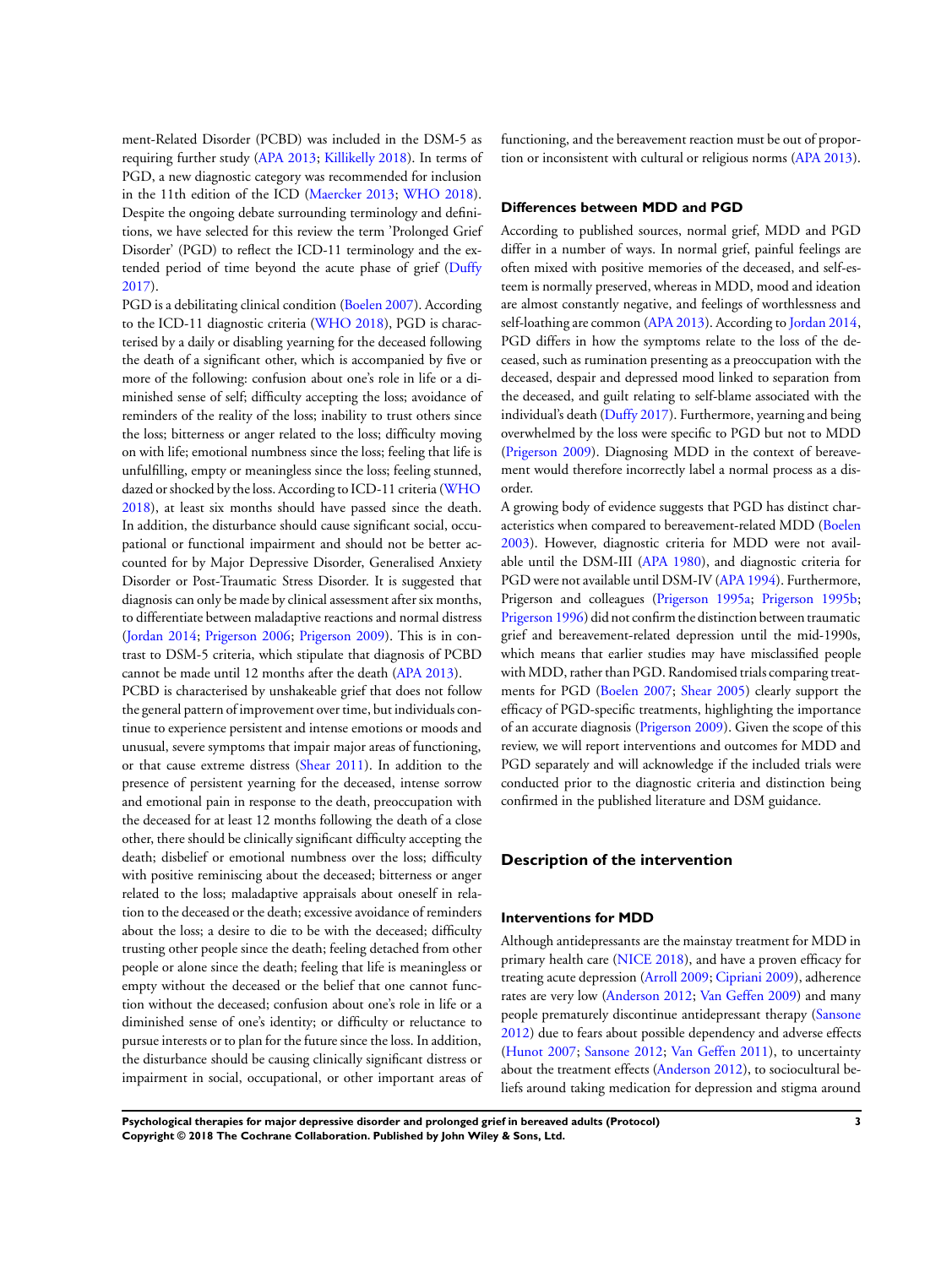depression [\(Van Veerbeck-Heida 2006\)](#page-13-0), and due to lack of patient education and to poor follow-up ([Sansone 2012](#page-13-0)).

The 2009 National Institute for Health and Care Excellence (NICE) clinical guidelines for depression [\(NICE 2009\)](#page-13-0), recommend a collaborative care model ([Archer 2012](#page-13-0)). A Cochrane Review demonstrated significantly greater improvement in a range of depression outcomes for adults treated using the collaborative care model [\(Van der Feltz-Cornelis 2010](#page-13-0)). Updated NICE guidelines for the assessment and treatment of depression (CG90) promote a stepped-care model which provides a framework for pharmacological and psychological interventions based on the severity of the depression and preferences of the patient ([NICE 2018](#page-13-0)).

Psychological interventions are broadly categorised into four different theoretical or philosophical schools: cognitive, behavioural, psychodynamic and humanistic. For the purposes of this review, cognitive therapy [\(Beck 1979](#page-13-0)) and behaviour therapy ([Ellis 1962](#page-13-0)) approaches have been merged to form CBT. Although the acronym 'CBT' suggests a unitary therapy ([Roth 2008](#page-13-0)), it is now regarded as a family of allied therapies [\(Mansell 2008\)](#page-13-0) that draw on a common base of behavioural and cognitive models of psychological disorders and use a set of overlapping techniques [\(Roth 2008](#page-13-0)). The following cognitive behavioural approaches (e.g. cognitive therapy, rational emotive behaviour therapy and prolonged grief-CBT) will be the main experimental intervention, which will be compared to the non-CBT interventions outlined below.

According to a meta-analysis of studies involving psychotherapy and pharmacotherapy ([Oestergaard 2011](#page-13-0)), combined psychotherapy and pharmacotherapy was more effective than pharmacotherapy alone in attaining remission and preventing relapse in people with MDD. In another meta-analysis of randomised trials of behaviour treatment of depression, the authors concluded that behaviour therapy is an effective treatment for depression [\(Ekers](#page-13-0) [2008](#page-13-0)). Studies have shown that CBT is as effective as antidepressant medication for treating depression, and seems to reduce the risk of relapse even after its discontinuation ([Hollon 1992;](#page-13-0) [Rush 1977](#page-13-0)). The Centre for Reviews and Dissemination [\(Centre](#page-13-0) [for Reviews and Dissemination 2008](#page-13-0)) conducted a systematic review on interventions for people bereaved by suicide (e.g. active outreach, bereavement groups, writing exercises, CBT, first talk through, and psychological debriefing). Although the findings revealed methodological flaws and resulted in the authors concluding that there was a lack of robust evidence to be able to offer clear guidance for clinical interventions, they did suggest that the following interventions may be beneficial: psychologist-led group therapy for children who lost a parent; combined health professional- and volunteer-led group therapy for adults who lost a family member; and family cognitive behavioural therapy with a trained psychiatric nurse ([Centre for Reviews and Dissemination 2008\)](#page-13-0).

It is now accepted that PGD requires a specific diagnosis and in-

**Interventions for PGD**

tervention to enable bereaved individuals to overcome the barriers to loss-orientation and restoration-orientation tasks [\(Shear 2005](#page-13-0)). Despite how PGD has been classified and how concepts and diagnostic criteria for grief have evolved over time, core symptoms overlap, such as intense yearning and preoccupation with the loss, reactive distress symptoms and social/identity disruption ([Rosner](#page-13-0) [2014](#page-13-0)). PGD is also associated with significant morbidity and suicide risk, and it has been suggested that grief support groups may be helpful for some bereaved people ([Simon 2015](#page-13-0)). It has been reported that psychotherapies using cognitive and behavioural principles to directly target PGD are effective ([Boelen 2007;](#page-13-0) [Bryant](#page-13-0) [2014](#page-13-0); [Shear 2005](#page-13-0); [Shear 2014;](#page-13-0) [Simon 2013](#page-13-0)).

The following cognitive behavioural approaches (e.g. cognitive therapy, rational emotive behaviour therapy and prolonged grief-CBT) will be the main experimental intervention, which will be compared to the non-CBT interventions outlined below.

# **How the intervention might work**

In CBT, therapists and patients work collaboratively to understand the link between thoughts, feelings and behaviours. They identify and modify unhelpful thinking patterns, underlying assumptions and idiosyncratic cognitive schemata (e.g. core beliefs, underlying assumptions or associated strategies) about the self, others and the world [\(Beck 1979;](#page-13-0) [Beck 2004\)](#page-13-0). Cognitive change methods for depression target the automatic thought level in the first instance and include thought catching, reality testing and task assigning as well as generating alternative strategies ([Williams 1997](#page-13-0)). Behavioural experiments are then used to re-evaluate underlying beliefs and assumptions [\(Bennett-Levy 2004\)](#page-13-0). According to NICE Guidelines [\(NICE 2009\)](#page-13-0), treatment is normally delivered over 15 to 20 sessions, depending on the severity of depression.

CBT-based models have been developed to treat PGD. For example, rational emotive behaviour therapy [\(Malkinson 2000](#page-13-0)) is used to target 'irrational beliefs' and teaches the bereaved to practice more adaptive thinking and to re-organise their life to maintain bonds with the deceased [\(Duffy 2017](#page-13-0); [Malkinson 2000](#page-13-0)). Similarly, CBT techniques such as imaginal exposure ([Eisma 2015;](#page-13-0) [Foa 2001\)](#page-13-0) are useful in treating individuals with PGD, where the moment of death is a distressing experience ([Duffy 2017](#page-13-0)). Prolonged Grief CBT (PG-CBT) offers 25 sessions (five of which are optional) which focus on stabilising and motivating the patient, exploration of the grief situation, teaching relaxation, focusing on confrontation and reinterpretation of the cognitions and perceptions of themselves, and on future prospects while maintaining a healthy bond to the deceased ([Rosner 2014](#page-13-0)). Results suggest that PG-CBT is highly effective in reducing grief severity and compares well to other treatments for PGD ([Rosner 2014\)](#page-13-0). Further research is planned to test PG-CBT against Present-Centred Therapy (PCT) ([Rosner 2018](#page-13-0)).

CBT interventions which combine exposure therapy and cognitive restructuring ([Boelen 2006\)](#page-13-0) have been demonstrated to be

**Psychological therapies for major depressive disorder and prolonged grief in bereaved adults (Protocol) 4 Copyright © 2018 The Cochrane Collaboration. Published by John Wiley & Sons, Ltd.**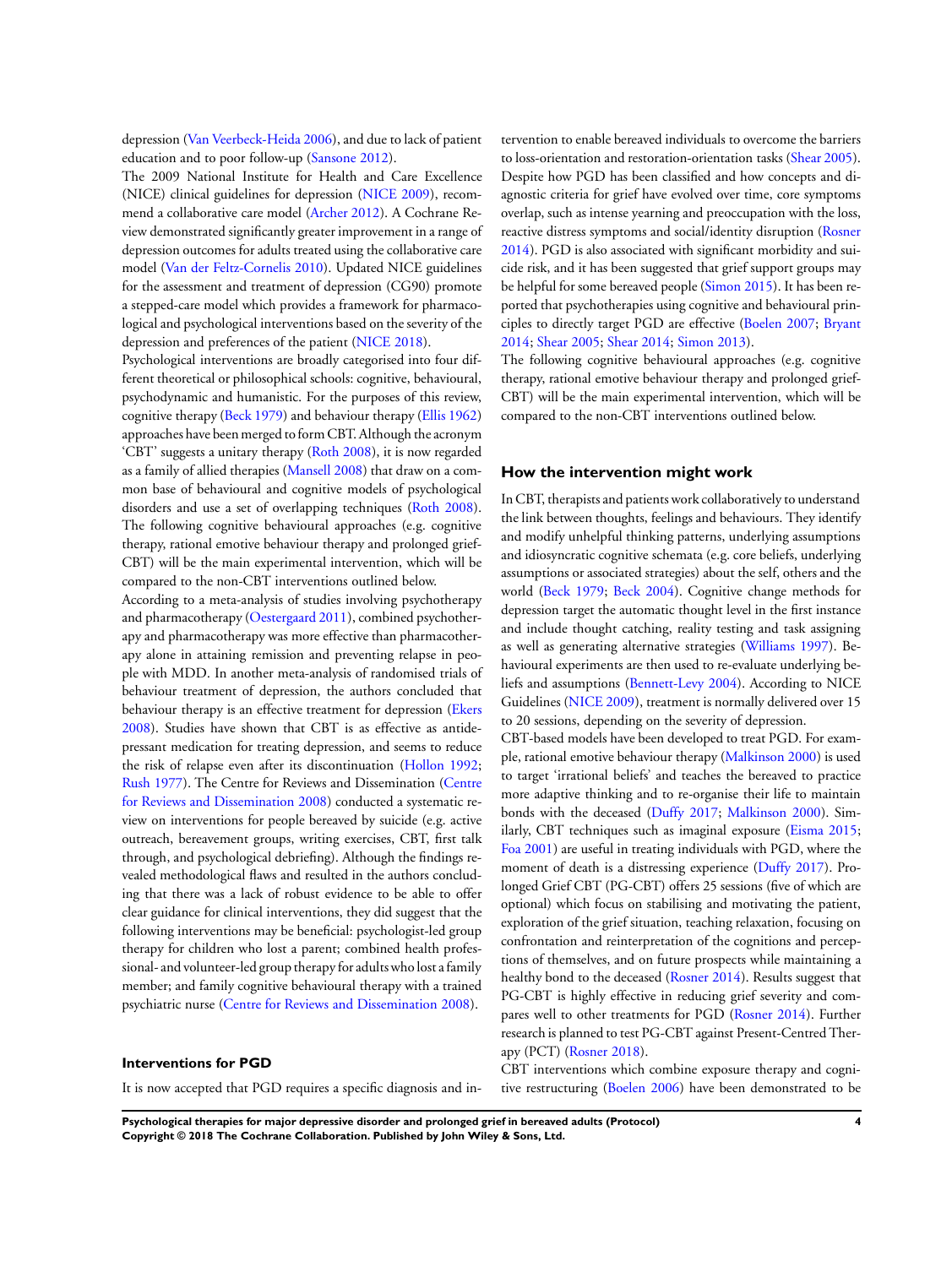effective in alleviating symptoms of PGD [\(Boelen 2007](#page-13-0); [Shear](#page-13-0) [2005](#page-13-0)). [Boelen 2007](#page-13-0) compared CBT and supportive treatment for bereaved individuals with PGD who each received 12 weeks of treatment (cognitive restructuring, exposure, and social support). Findings indicated that those who had CBT improved more than the social support group, and that exposure which included behavioural and emotional elements was more effective than cognitive construction [\(Boelen 2011](#page-13-0)). Wagner and Maercker tested the longer-term effects of an Internet-based cognitive-behavioural intervention and reported that the reduction in symptoms of complicated grief observed at post-treatment was maintained at 18 month follow-up ([Wagner 2007\)](#page-13-0).

#### **Non-CBT approaches**

a) Complicated Grief Treatment (CGT) was developed for PGD [\(Shear 2005;](#page-13-0) [Shear 2014](#page-13-0)). It is based on attachment theory, and integrates the use of interpersonal therapy, CBT and motivational interviewing over 16 weekly sessions [\(Shear 2010](#page-13-0)). [Shear 2014](#page-13-0) reported that CGT had a significantly greater effect and higher tolerability, when compared with grief-focused Interpersonal Therapy (IPT) among older adults who had experienced a loss.

b) Psychodynamic or psychoanalytic approaches (e.g. brief psychotherapy, countertransference, transference, Freudian, Jungian, Kleinian, person-centred therapy, interpersonal therapy) [\(Klerman](#page-13-0) [1984](#page-13-0)). Grounded in psychoanalytic theory [\(Freud 1949](#page-13-0)), psychodynamic approaches use the therapeutic relationship to explore and resolve unconscious conflict through transference and interpretation ([Strupp 1984](#page-13-0)). A number of randomised trials have demonstrated the effectiveness of both Interpersonal Therapy (IPT) and CGT for treating PGD, with significantly better outcomes reported with CGT [\(Glickman 2016](#page-13-0); [Shear 2005;](#page-13-0) [Simon](#page-13-0) [2015](#page-13-0)). A systematic review of interventions for depression indicated that IPT was more effective than CBT [\(De Mello 2005](#page-13-0)).

c) Humanistic approaches (e.g. existential therapy, gestalt therapy, transactional analysis). Whilst contemporary models differ in their clinical approach, all focus on the therapeutic relationship [\(Cain](#page-13-0) [2002](#page-13-0)), within which the 'core conditions' ([Rogers 1951\)](#page-13-0) are cornerstones for facilitating recipient insight and change.

d) Family or systemic therapy focuses on the family and aims to enhance the ability of family members to support each other, or to develop coping skills for various life situations, including longterm illness [\(Carr 2009\)](#page-13-0). Family therapy has been used to support relatives of people with cancer during the palliative phase and into bereavement, and has been reported to reduce the severity and development of PGD [\(Kissane 2016\)](#page-13-0).

# **Why it is important to do this review**

There is evidence demonstrating the effectiveness of different psychological therapies for treating MDD and PGD. These are based on randomised trials using a range of measures and instruments for MDD and PGD.

There are already some published systematic reviews exploring bereavement and PGD. One assessed interventions linked to bereavement following suicide ([McDaid 2008](#page-13-0)), but the included studies varied in the type of intervention, participants, and how the intervention was delivered, with the authors concluding that evidence for interventions was not robust. Another review explored the prevalence of PGD in an adult bereaved population ([Lundorff](#page-13-0) [2017](#page-13-0)), but excluded violent deaths and intervention-based studies. We are aware of two published reviews focusing on the effects of psychological therapies for PGD. One examined interventions following perinatal deaths [\(Koopmans 2013\)](#page-13-0), and the other explored preventative and treatment interventions, which had very limited inclusion criteria and did not search the grey literature [\(Wittouck 2011\)](#page-13-0).

In view of bereavement-related depression and PGD being classified as distinct disorders, and the need to base treatment decisions on reliable, up-to-date evidence, it is important to compare the effectiveness of psychological therapies for individuals with bereavement-related MDD or with PGD, which we will do in this review. Our findings may inform treatment decision-making by trained healthcare professionals, therapists, counsellors or policy makers and may inform the development of guidelines for routine treatment for bereavement-related MDD and PGD.

# **O B J E C T I V E S**

To assess the effectiveness of CBT (e.g. cognitive therapy, cognitive behavioural therapy, rational emotive behaviour therapy, prolonged grief CBT) compared with non-CBT therapies (e.g. psychodynamic, humanistic, family or systemic therapies) for treating people with bereavement-related MDD or PGD.

To assess the effectiveness of CBT compared with usual care or waiting list for treating people with bereavement-related MDD or PGD.

To assess the effectiveness of CBT compared with pharmacological interventions (e.g. antidepressant medications and other drug therapies used explicitly for treating depressive disorders [\(Sadock](#page-13-0) [2009](#page-13-0))) for treating people with bereavement-related MDD or PGD.

# **M E T H O D S**

**Criteria for considering studies for this review**

**Psychological therapies for major depressive disorder and prolonged grief in bereaved adults (Protocol) 5 Copyright © 2018 The Cochrane Collaboration. Published by John Wiley & Sons, Ltd.**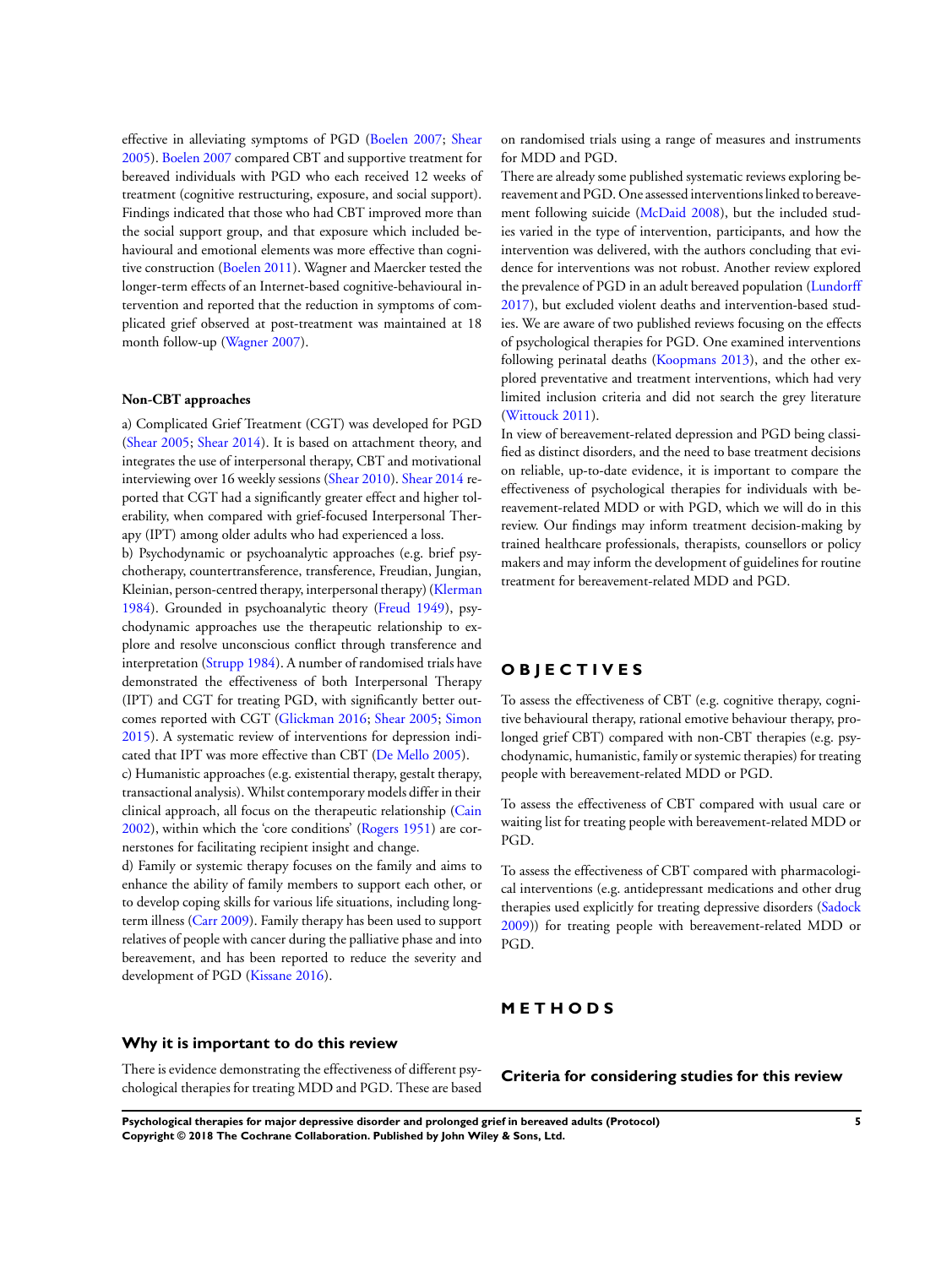# **Types of studies**

We have prepared this Methods section using the template text provided by the Cochrane Common Mental Disorders Group.

We will include individually-randomised trials and cluster-randomised trials, regardless of setting, sample size, or duration. We will not include cross-over trials, as this is a design rarely used in psychological therapy trials.

We will include studies regardless of language of publication. If necessary, we will seek resources to translate studies not published in English, because this will allow us to present a more global picture.

We will include studies if a structured or semi-structured diagnostic clinical interview was conducted by a mental health professional or a trained researcher using the Structured Clinical Interview for DSM-5 ([First 2016](#page-13-0)), or where other appropriate psychometric data were assessed and reported (e.g. acceptable inter-rater reliability).

## **Types of participants**

## **Participant characteristics**

We will include studies with bereaved individuals who were diagnosed and treated for a MDD or for PGD. We will only include MDD-related studies if they clearly identify that the study population were diagnosed with MDD following a bereavement, and only if half or more of the study population meet the agreed inclusion criteria.

We will set no restrictions on gender or ethnicity. With regard to age, we will only include studies involving bereaved adults, or where most of the study population includes adults. We define adults as individuals aged 18 or over, which is based on the groups covered in the NICE Guideline on depression in adults ([NICE](#page-13-0) [2018](#page-13-0)), and UK child protection law ([HMSO 1995](#page-13-0)), which defines individuals under the age of 18 as children.

Based on our understanding of how the nature of the relationship between the deceased and the bereaved impacts on bereavement outcome ([Roulston 2017\)](#page-13-0), we will include individuals who are related to or were in a relationship with the deceased (e.g. spouse, partner, adult child, parent, sibling).

As the prevalence of PGD differs according to cause of death [\(Killikelly 2018\)](#page-13-0), we will include any health condition, accident, homicide, suicide, road traffic crash, act of terrorism or natural disaster.

Given the lack of consensus between diagnostic criteria for PGD [\(Rosner 2011](#page-13-0)), the potential for misclassifying MDD prior to the clear distinction between MDD and PGD being confirmed in the literature [\(Prigerson 1995a](#page-13-0); [Prigerson 1995b](#page-13-0); [Prigerson 1996](#page-13-0)), as well as the debate about the 'bereavement exclusion' in DSM [\(Ibrahim 2014\)](#page-13-0) and the ICD-11 criteria that at least six months should have passed since the death [\(WHO 2018\)](#page-13-0), we will not place any restrictions on when the individual was bereaved. To avoid compromising generalisation from the systematic review, we will include all studies, but will use sensitivity analysis to explore the impact of the PGD studies that include individuals bereaved for less than six months.

# **Diagnosis**

We will include studies where the participants were included on the basis of a MDD diagnosis, which was determined by standardised diagnostic criteria including the *Diagnostic and Statistical Manual of Mental Disorders* (DSM versions III, IV ([APA 1994\)](#page-13-0) and 5 ([APA 2013\)](#page-13-0)), the NICE Guidance [\(NICE 2018\)](#page-13-0) for classifying depression, the *Inventory International Statistical Classification of Diseases* ICD-10 [\(WHO 2016](#page-13-0)) and ICD-11 [\(WHO 2018\)](#page-13-0). We will include studies if a structured or semi-structured diagnostic clinical interview was conducted by a mental health professional or by a trained researcher using the Structured Clinical Interview for DSM-5 [\(First 2016\)](#page-13-0). We will also include studies where participants were selected based on reaching a predefined cut-off point on a validated depression measure tool such as the Beck Depression Inventory [\(Beck 1961](#page-13-0); [Beck 1996](#page-13-0)); Hamilton Depression Rating Scale [\(Hamilton 1960](#page-13-0)); Centre for Epidemiological Studies - Depression Scale ([Radloff 1977](#page-13-0)); Hospital Anxiety and Depression Scale ([Zigmond 1983](#page-13-0)); or Montgomery Depression Scale [\(Montgomery 1979](#page-13-0)).

We will include studies where participants were included following a diagnosis of PGD, identified using standardised diagnostic criteria outlined in DSM-IV [\(APA 2000](#page-13-0)), DSM-5 [\(APA 2013](#page-13-0)) and ICD-11. In addition, we will include studies where participants were recruited based on reaching the predefined cut-off score on any validated measures, such as the Inventory of Complicated Grief (ICG) [\(Prigerson 1995a](#page-13-0)); Inventory of Complicated Grief-Revised (ICG-R) [\(Jacobs 2000\)](#page-13-0); Prolonged Grief Interview-13 item version (PG-13) ([Prigerson 2008\)](#page-13-0); Traumatic Grief Inventory Self-Report version (TGI-SR) ([Boelen 2017](#page-13-0)); Brief Grief Questionnaire [\(Ito 2012\)](#page-13-0) or any other validated measure. We will include validated measures administered through self-report, structured clinical interview or informant report, where the informant is a member of staff or relative.

## **Comorbidities**

We will include studies where participants have other health conditions (e.g. physical or mental), as long as the comorbidity is not the main focus of the study.

#### **Setting**

All types of setting will be eligible for inclusion: inpatient (psychiatric setting), outpatient, and primary care.

**Psychological therapies for major depressive disorder and prolonged grief in bereaved adults (Protocol) 6 Copyright © 2018 The Cochrane Collaboration. Published by John Wiley & Sons, Ltd.**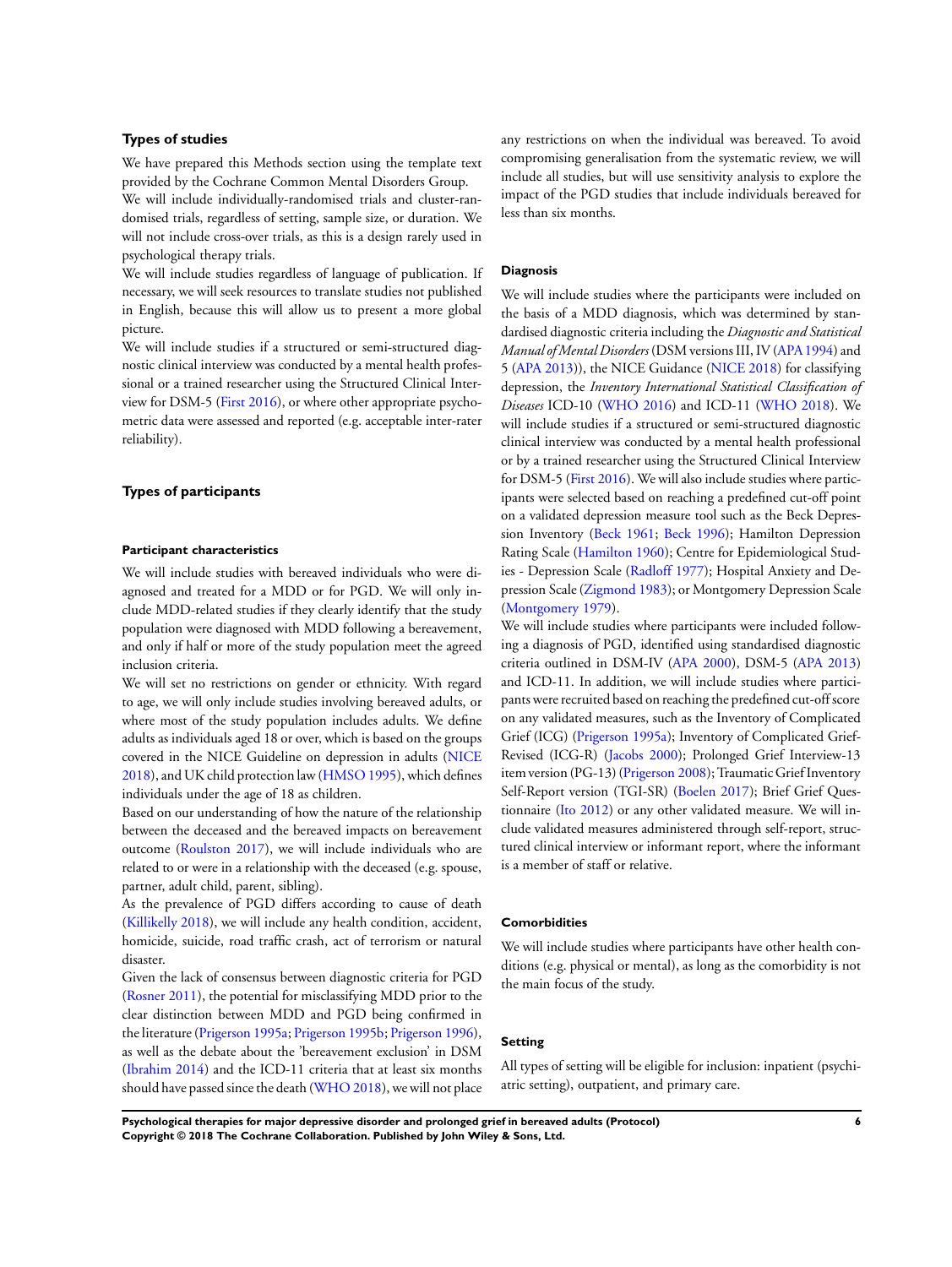# **Types of interventions**

#### **Experimental Intervention**

• The principal psychological intervention will be CBT (e.g. cognitive therapy, cognitive behavioural therapy, rational emotive behaviour therapy, PG-CBT) delivered to individuals or groups as treatment for bereavement-related MDD or PGD. We will include face-to-face and online-based CBT programmes. There will be no restrictions on the duration or frequency of treatment interventions. We will explore training levels, qualifications and supervision of individuals delivering the intervention when comparing any differences in outcome scores.

#### **Comparator intervention**

Studies with the following comparisons will be included in the review.

• CBT versus non-cognitive behaviour therapies (e.g. psychodynamic, humanistic or integrative therapies, family therapy or systemic therapies).

• CBT versus selected pharmacological interventions (e.g. antidepressant medications and other drug therapies used explicitly for treating depressive disorders [\(Sadock 2009](#page-13-0))).

• CBT versus usual care (e.g. participants could receive appropriate medical care during the course of the study on a naturalistic basis, deemed necessary by the clinician).

• CBT versus waiting list (e.g. delayed delivery of the intervention to the control group until after participants in the intervention group have completed treatment).

We will include any mode of delivery, such as face-to-face contact, telephone or online interventions, and we will include individual, group and family therapy. Due to the wide range of treatments being examined, we will place no restrictions on the duration or frequency of treatment interventions.

#### **Types of outcome measures**

We will include all eligible studies in the review, but will only be able to include those that provide the necessary outcome data in the relevant meta-analyses.

#### **Primary outcomes**

• Treatment response: the number of participants showing an improvement in MDD or PGD symptoms measured separately or clinically significant changes (treatment response/endpoint functioning) versus no significant change in the severity of MDD or PGD symptoms measured separately, captured using the standardised DSM or ICD diagnostic criteria, or NICE Guidance ([NICE 2018\)](#page-13-0). Where treatment scores are captured using validated measures, the authors will highlight clinically

significant changes. For example, people who have been clinically diagnosed using the BDI ([Beck 1961\)](#page-13-0) where scores from 0 to 9 represent minimal depressive symptoms, scores of 10 to 16 indicate mild depression, scores of 17 to 29 indicate moderate depression, and scores of 30 to 63 indicate severe depression. The authors will do likewise with other validated measures for MDD or PGD.

## **Secondary outcomes**

• Adverse events outcome: dropout for any reason.

• Occurrence of bereaved relatives attempting or completing suicide (if incidence reported in selected studies). We will summarise in narrative form adverse effect outcomes such as dropout due to completed suicide.

• Reduction in MDD or PGD scores, measured using a validated continuous scale as outlined above in diagnosis.

• Changes in the use of routinely-prescribed antidepressant medication or other interventions (e.g. bereavement support groups).

#### **Timing of outcome assessment**

Where available, we will assess outcomes at short term (end of treatment), medium term (six months after treatment), and long term (more than six months after treatment).

Our primary time point will be medium term, because this will demonstrate if there were sustained benefits from the intervention. Where data are available, other time points will help to demonstrate if there were immediate and longer term benefits.

#### **Hierarchy of outcome measures**

We will include any validated measures for depression or complicated or prolonged grief. We will prioritise clinician-administered scales over informant-rated scales and self-reported scales. If multiple outcome measures of the same type are used (e.g. two selfreport measures for PGD), we will choose the outcome measure that is most frequently used across the included studies.

# **Search methods for identification of studies**

# **Cochrane Common Mental Disorders Controlled Trials Register (CCMDCTR)**

The Cochrane Common Mental Disorders Group (CCMD) maintains two archived clinical trials registers at its editorial base in York, UK: a references register and a studies-based register. The CCMDCTR-References Register contains over 40,000 reports of randomised trials in depression, anxiety and neurosis. Approximately 50% of these references have been tagged to individual,

**Psychological therapies for major depressive disorder and prolonged grief in bereaved adults (Protocol) 7 Copyright © 2018 The Cochrane Collaboration. Published by John Wiley & Sons, Ltd.**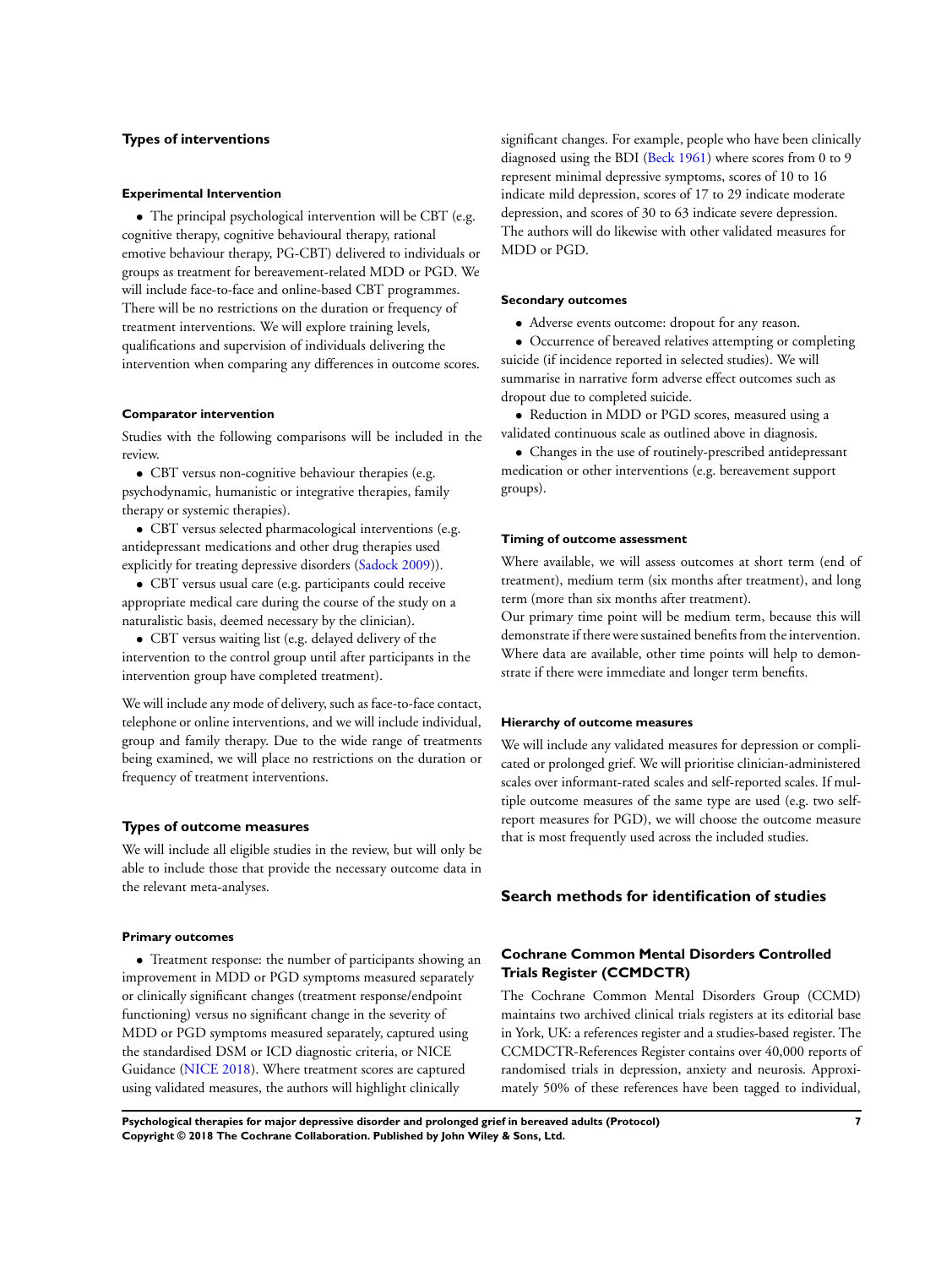coded trials. The coded trials are held in the CCMDCTR-Studies Register and records are linked between the two registers through the use of unique Study ID tags. Coding of trials is based on the EU-Psi coding manual, using a controlled vocabulary, information on which is available from the CCMD Information Specialists. Reports of trials for inclusion in the Group's registers are collated from routine ( weekly) generic searches of MEDLINE ( 1950 to 2016), Embase ( 1974 to 2016) and PsycINFO ( 1967 to 2016); quarterly searches of the Cochrane Central Register of Controlled Trials ( CENTRAL) and review-specific searches of additional databases. Reports of trials are also sourced from international trial registers via the World Health Organization's trials portal ( the International Clinical Trials Registry Platform ( [ICTRP](http://apps.who.int/trialsearch/)) [\(Ghersi 2009](#page-13-0))), pharmaceutical companies, the handsearching of key journals, conference proceedings and other (non-Cochrane) systematic reviews and meta-analyses. Details of [CCMD's core](http://cmd.cochrane.org/search-strategies-identification-studies) [search strategies](http://cmd.cochrane.org/search-strategies-identification-studies) (used to identify randomised trials) can be found on the Group's website with an example of the core MEDLINE search displayed in [Appendix 1.](#page-19-0)

The Group's Specialised Register is up-to-date as of June 2016, when the editorial group moved from the University of Bristol to York University.

#### **Electronic searches**

The Cochrane Common Mental Disorders Group's Information Specialist will run searches on the following databases.

- CCMDCTR (Studies and References Registers) (all available years).
- Cochrane Central Register of Controlled Trials (CENTRAL) (current issue).
	- Ovid MEDLINE databases (1946 onwards) [[Appendix 2](#page-19-0)].
	- Ovid Embase (1974 onwards).
	- Ovid PsycINFO (all available years).
	- Ebsco CINAHL (1980 onwards).

Search strategies for the CCMDCTR are displayed in [Appendix](#page-21-0) [3](#page-21-0) and will be translated across to all other databases using relevant subject headings (controlled vocabularies) and search syntax, appropriate to each resource. We will also apply filters to identify randomised trials.

We will apply no restrictions on language or publication status to the searches, but we will consider applying a date limit in keeping with the advent of the diagnostic criteria for MDD in DSM-III (1980 onwards) and PGD in DSM-IV (1994 onwards).

We will search international trial registries through the World Health Organization's trials portal ( [ICTRP](http://apps.who.int/trialsearch/)) ([Ghersi 2009\)](#page-13-0) and [ClinicalTrials.gov,](http://www.clinicaltrials.gov/) to identify unpublished or ongoing studies.

We will rerun all searches close to publication of the full review if the initial search date is more than 12 months earlier.

#### **Searching other resources**

# **Grey literature**

We will search the following sources for grey literature and dissertations and theses.

• Open Grey ( [www.opengrey.eu\)](http://www.opengrey.eu).

• Electronic Theses Online Service ( EThOS) - British Library ( [ethos.bl.uk/Home.do](http://ethos.bl.uk/Home.do)).

• DART - Europe e-theses Portal ( [www.dart-europe.eu/](http://www.dart-europe.eu/basic-search.php) [basic-search.php\)](http://www.dart-europe.eu/basic-search.php).

• Networked Digital Library of Theses and Dissertations ( NDLTD) ( [search.ndltd.org\)](http://search.ndltd.org).

• PQDT Open - open access dissertations and theses ( [pqdtopen.proquest.com/search.html\)](http://pqdtopen.proquest.com/search.html).

• Proquest Dissertations & Theses Global ( [search.proquest.com/pqdtglobal/dissertations\)](http://search.proquest.com/pqdtglobal/dissertations).

#### **Reference lists**

We will check the reference lists of all eligible studies [\(Horsley](#page-13-0) [2011](#page-13-0)) and relevant systematic reviews for relevant studies that are not identified in the original electronic searches.

#### **Correspondence**

We will contact trialists and subject experts for information on unpublished or ongoing studies, or to request additional trial data, as required [\(Young 2011](#page-13-0)).

# **Data collection and analysis**

#### **Selection of studies**

Two review authors will independently screen all titles and abstracts identified as a result of the search, and will code them as 'retrieve' (eligible or potentially eligible/unclear) or 'do not retrieve'. At least two review authors will independently screen the retrieved full-text study reports/publication to identify studies for inclusion based criteria listed above in the section ['Criteria for considering](#page-2-0) [studies for this review](#page-2-0)'.

We will accept studies with any publication status (e.g. full-text, abstract only, in-press, etc). We will resolve any disagreements about the eligibility of a study through discussion after having retrieved the full paper or, if required, we will consult the original authors or another review author. We will identify and exclude duplicate records and collate multiple reports that relate to the same study, so that each study rather than each report is the unit of interest in the review. We will record the selection process in sufficient detail to complete a PRISMA flow diagram and a 'Characteristics of excluded studies' table.

**Psychological therapies for major depressive disorder and prolonged grief in bereaved adults (Protocol) 8 Copyright © 2018 The Cochrane Collaboration. Published by John Wiley & Sons, Ltd.**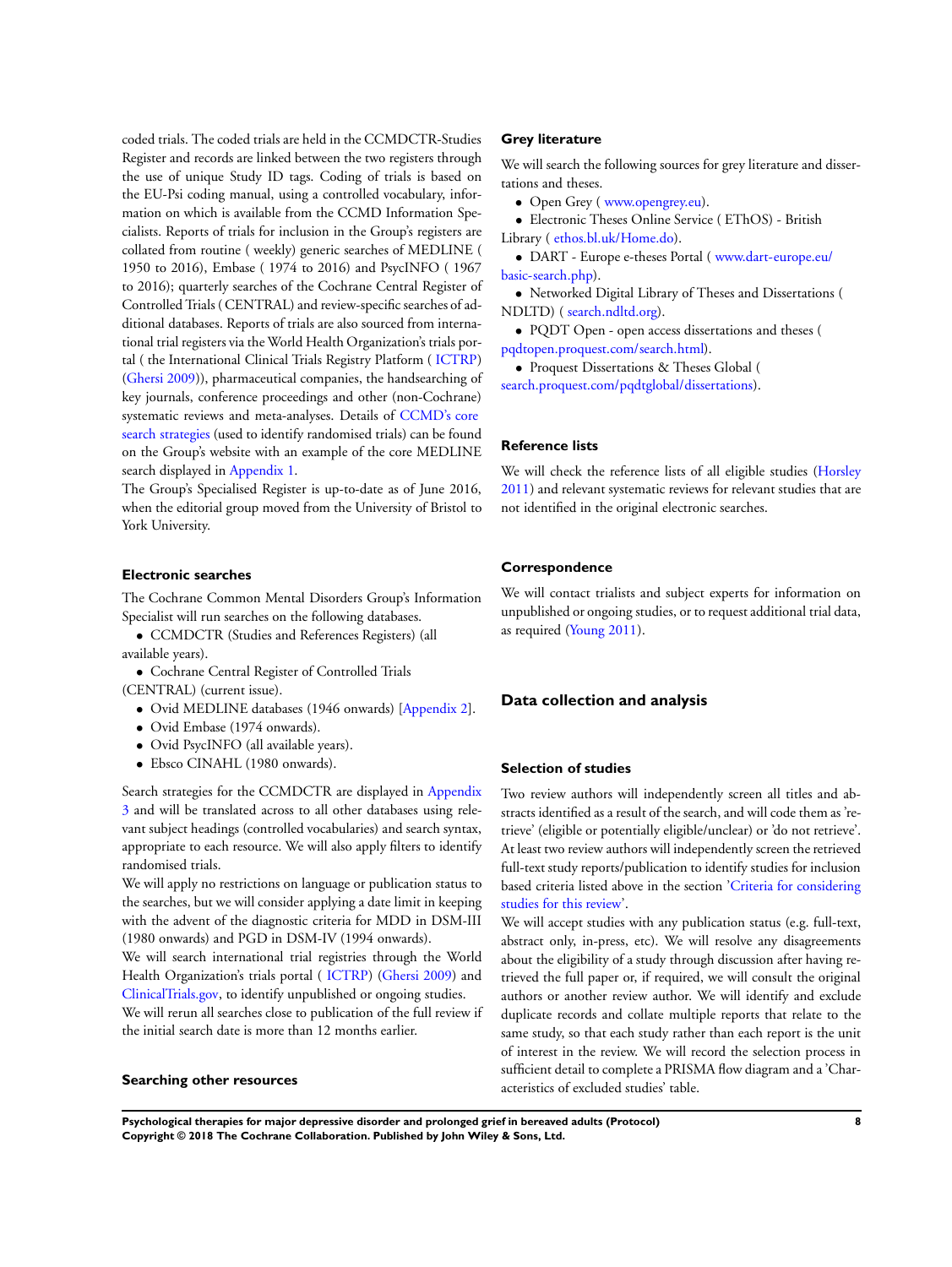# **Data extraction and management**

Our methods for data extraction and management will follow those outlined in chapter seven of the *Cochrane Handbook for Systematic Reviews of Interventions* ([Higgins 2011\)](#page-13-0). We will use a data collection form that has been piloted on at least one eligible study to extract study characteristics and outcome data. At least two review authors will extract the following study characteristics and outcome data from eligible studies.

• Source: study ID, Report ID, review author ID, citation and contact details.

• Eligibility: confirm eligibility criteria for review, reason for exclusion.

• Methods: study design, total study duration, number and location of study centres, study setting, dates study was conducted, withdrawals, sequence generation, allocation sequence concealment, blinding and other concerns about bias.

• Participants: N, mean age, age range, gender/sex, ethnicity, country, recruitment, diagnostic criteria, severity of depression or PGD, nature of death, duration of time since being bereaved, nature of relationship to the deceased, comorbid conditions, inclusion criteria and exclusion criteria.

• Interventions: total number of intervention groups, specific interventions, intervention details, integrity of intervention, comparison, and concomitant medications.

• Outcomes: primary and secondary outcomes specified and collected, method of collection, and time points collected and reported. For each outcome of interest: outcome definition (with relevant diagnostic criteria), unit of measurement, upper and lower limits for each measurement scale (clarifying if high or low score is good).

• Results: number of participants allocated to each intervention group. For each outcome of interest the sample size, missing participants, summary data for each intervention group, estimate of effect with confidence interval and P value, subgroup analyses.

• Other information: funding source for trial, references to other relevant studies, correspondence required and notable conflicts of interest of trial authors.

In the 'Characteristics of included studies' table, we will record if we are unable to use outcome data as reported. We will resolve disagreements between the data extractors by consensus or by consultation with another review author. One review author will transfer data into the Review Manager 5 software [\(RevMan 2014](#page-13-0)). A second review author will check that data have been entered correctly by comparing data presented in the systematic review with data provided in the study reports.

# **Assessment of risk of bias in included studies**

At least two review authors will independently assess risks of bias for each study using the criteria outlined in the *Cochrane Handbook for Systematic Reviews of Interventions* ([Higgins 2011\)](#page-13-0). We will resolve any disagreements by discussion or by involving another review author. We will assess the risk of bias according to the following domains.

- Random sequence generation.
- Allocation concealment.
- Blinding of participants and personnel.
- Blinding of outcome assessment.
- Incomplete outcome data.
- Selective outcome reporting.
- Other potential bias.

We will judge each potential source of bias as high, low or unclear, and provide a supporting quotation from the study report together with a justification for our judgement in the 'Risk of bias' table. We will summarise the 'Risk of bias' judgements across different studies for each of the domains listed. For psychological interventions, blinding of healthcare providers or participants to the treatment is not usually feasible, and so we will only evaluate trials of psychological interventions for blinding of the outcome assessors. Where necessary, we will contact the authors of the studies for further information [\(Young 2011](#page-13-0)). Where information on risk of bias comes from unpublished data or correspondence with a trialist, we will note this in the 'Risk of bias' table. We will use blinding of outcome assessments as a marker of trial quality for the purposes of undertaking sensitivity analyses.

When considering treatment effects, we will take into account the risk of bias for the studies that contribute to that outcome.

For any cluster-randomised trials that we identify, we will assess the risks of bias by considering recruitment bias, baseline imbalance, loss of cluster, incorrect analysis and comparability with individually-randomised trials [\(Higgins 2017\)](#page-13-0).

#### **Measures of treatment effect**

## **Dichotomous data**

We will analyse dichotomous data using the risk ratio (RR) in terms of the proportion of trial participants experiencing the outcome of interest in the treatment groups being compared. We will calculate the 95% confidence interval (CI) for each comparison and will present it in this form for ease of interpretation. Where available, we will favour the findings of intention-to-treat (ITT) analyses over other approaches, such as per protocol or as-treated.

# **Continuous data**

Where studies have used the same outcome measure for comparison, we will pool data by calculating the mean difference (MD) using a 95% CI. Where available, we will favour comparison of the changes over time for outcome measures which have a smaller standard deviation in the change scores (i.e. from baseline to follow-up) than in the final scores, and the findings of ITT analyses over other approaches, such as per protocol or as-treated.

**Psychological therapies for major depressive disorder and prolonged grief in bereaved adults (Protocol) 9 Copyright © 2018 The Cochrane Collaboration. Published by John Wiley & Sons, Ltd.**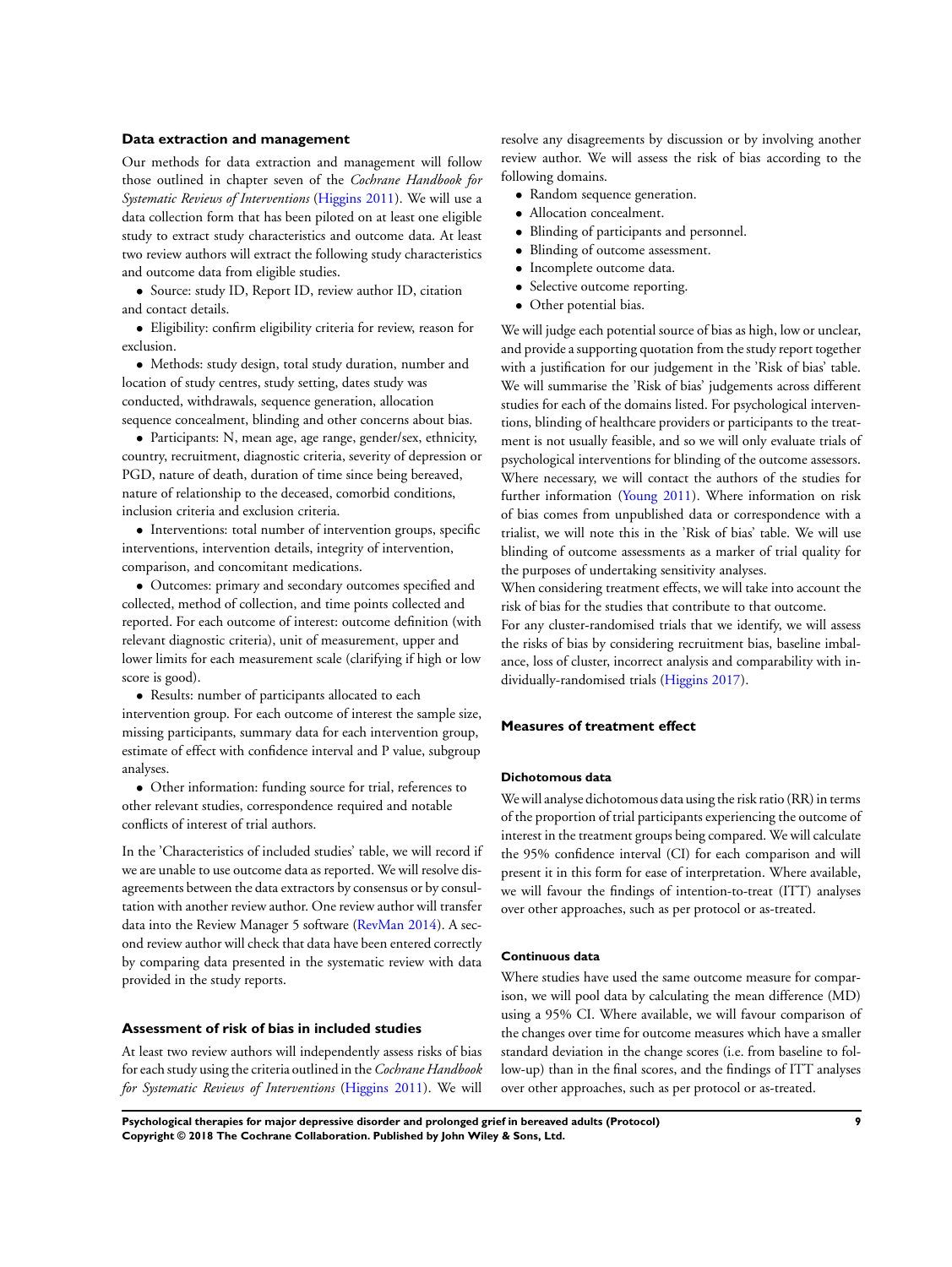If we are unable to compute the MD due to different instruments being used across studies to assess the same outcome (e.g. MDD or PGD), we will pool data with standardised mean differences (SMDs) and 95% CIs calculated ([APA 2009\)](#page-13-0). We will enter data presented as a scale with a consistent direction of effect.

We will undertake meta-analyses only where this is meaningful, i.e. if the treatments, participants and the underlying clinical question are similar enough for pooling to make sense.

We will use narrative description if skewed data are reported as medians and interquartile ranges.

Where multiple intervention groups are reported in a single trial, we will include only those groups that are relevant to the metaanalysis in question.

## **Unit of analysis issues**

# **Cluster-randomised trials**

Application of meta-analysis is conventionally based on the assumption that the primary unit of randomisation is the individual study participant. However, some trials have randomised intact social units of individuals to intervention groups. If we identify any cluster-randomised trials, we will include them if proper adjustment for the intra-cluster correlation can be undertaken using steps described in Chapter 9 of the *Cochrane Handbook for Systematic Reviews of Interventions* [\(Deeks 2017\)](#page-13-0).

## **Studies with multiple treatment groups**

Where studies have additional intervention groups that are not eligible for this review, we will only include the data relating to the eligible intervention and one control group in the review. When a study has more than two intervention groups that meet our inclusion criteria (e.g. two psychological therapies and a control group) we will split data from the control group equally to produce two (or more) pair-wise comparisons.

## **Dealing with missing data**

We will contact investigators or study sponsors to verify key study characteristics and to obtain missing numerical outcome data when possible (e.g. when the only information we have for a study is a conference abstract) ([Young 2011\)](#page-13-0). We will document all correspondence with trialists and will report which trialists responded in the full review.

We will not use a trial's data for an outcome measure if more than 50% of the relevant data are missing for that trial. For continuous outcomes, we will calculate missing standard deviations from other available data, such as confidence intervals, standard errors, and P, T, or F values. As we will be using only summary measures for the analysis, we will assume that missing data for each study are randomly distributed and thus do not influence the quality of estimates. If we find any published studies describing the missing data as non-random, we will statistically weight the estimates for studies based on the level of data missingness, that is, when we create a weight factor for each published study in deriving the overall estimate, we will consider the quantity of missing data, as well as the sample size.

As noted above, we will seek to conduct ITT analyses, which are usually recommended [\(Newell 1992\)](#page-13-0) as the least biased way to estimate intervention effects. We will follow guidance in Chapter 16 of the *Cochrane Handbook for Systematic Reviews of Interventions* ([Higgins 2011](#page-13-0)) for these ITT analyses for dichotomous and continuous data.

## **Assessment of heterogeneity**

We anticipate that eligible studies will present various types of heterogeneity, conventionally classified as clinical, methodological, and statistical heterogeneity. In assessing clinical heterogeneity, we will examine differences between factors associated with intervention or participant characteristics across studies included in any meta-analysis. We will conduct the Chi<sup>2</sup> test to assess whether observed differences in results might be due to chance alone, using a P value of 0.10 as evidence of heterogeneity of intervention effects. We will also use the  $I^2$  statistic to consider the extent of any statistical heterogeneity and analyse its potential influence on the summary effect size estimate, and will explore this in our Discussion. We will interpret the  $I^2$  statistic by adhering to the criteria outlined in the *Cochrane Handbook*.

- 0% to 40%: might not be important;
- 30% to 60%: may represent moderate heterogeneity;
- 50% to 90%: may represent substantial heterogeneity;
- 75% to 100%: considerable heterogeneity.

When inspecting methodological heterogeneity, we will identify differences between methodological factors across studies that may result in substantial diversity in outcome measurements. We will pay attention to whether outcome variables are defined in the same way, if they are measured by the same scale and quantity, and whether methodological diversity affects the quality of the summary effect size estimate. Where one or more studies have strong outlying results, we will exclude those results from further analysis.

## **Assessment of reporting biases**

We will try to minimise the impact of reporting biases by completing comprehensive searches of multiple sources to increase the likelihood of identifying unpublished material. We will try to identify outcome reporting bias in trials by recording all trial outcomes, planned and reported, and by noting where there are missing outcomes. In the event of missing outcomes, we will contact the authors in an attempt to obtain any available data [\(Young 2011\)](#page-13-0).

**Psychological therapies for major depressive disorder and prolonged grief in bereaved adults (Protocol) 10 Copyright © 2018 The Cochrane Collaboration. Published by John Wiley & Sons, Ltd.**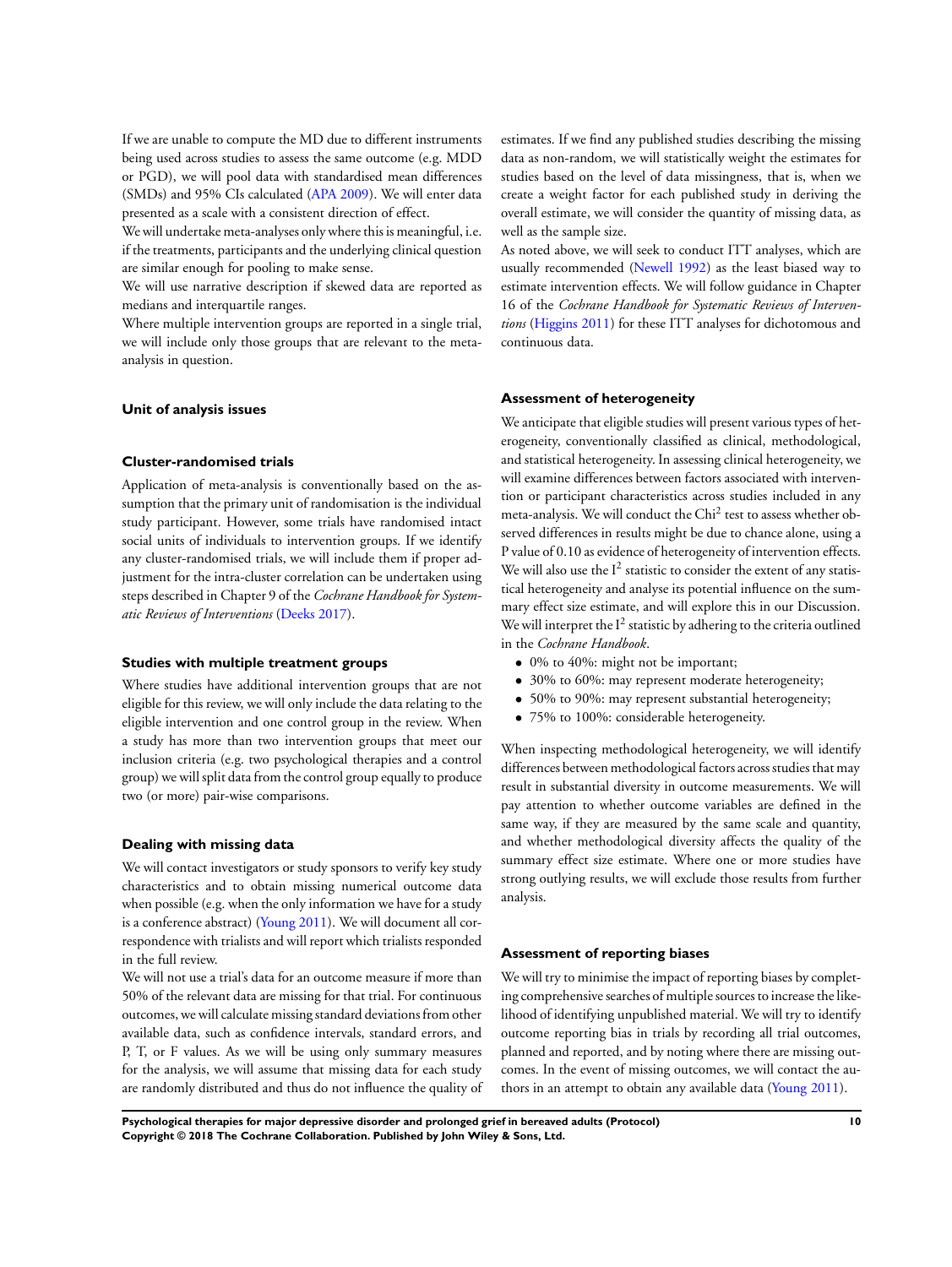If data from more than 10 studies are available for a meta-analysis, we will enter the data into a funnel plot (trial effect versus trial size) and examine them for asymmetry. If we find asymmetry, we will explore possible reasons by considering the likelihood of selective reporting and the possibility that intervention effects are genuinely associated with study size (e.g. because of clinical heterogeneity).

## **Data synthesis**

Given the potential heterogeneity of psychological approaches for treating MDD and PGD, together with the likelihood of differing secondary morbid mental disorders in the bereaved population, we will use a random-effects model in all analyses ([Shinohara 2013](#page-13-0)). We will provide a narrative summary for comparisons with only one available study and for those with a moderate or high level of statistical heterogeneity following exploration of heterogeneity.

## **Main planned comparisons**

• CBT versus waiting list or usual care for bereavementrelated MDD and for PGD

• CBT versus non-CBT therapies for bereavement-related MDD and for PGD

• CBT versus antidepressant medications and other drug therapies used explicitly for treating depressive disorders for bereavement-related MDD and for PGD

## **Subgroup analysis and investigation of heterogeneity**

• CBT approach (cognitive therapy, cognitive behavioural therapy, rational emotive behaviour therapy, PG-CBT). Different CBT approaches have a varying underpinning theoretical basis (e.g. [Beck 1979;](#page-13-0) [Boelen 2006](#page-13-0); [Boelen 2007;](#page-13-0) [Ellis 1962](#page-13-0); [Shear 2005](#page-13-0); [Wagner 2006\)](#page-13-0). We will test if the effectiveness differs depending on the CBT approach used.

• Comparator

◦ Non-CBT psychological therapies (CGT, psychodynamic, humanistic, family or systemic therapy approaches). Different therapies may have different effect sizes and acceptability to participants. We will test if the effectiveness of CBT differs depending on the type of non-CBT approach used as a comparator.

◦ Control (waiting list, usual care). We will test if the effectiveness of CBT differs depending on whether usual care or waiting list are used as comparators.

◦ Pharmacological intervention (antidepressants versus other commonly prescribed drugs). Different antidepressants and other drug therapies used explicitly for treating depressive disorders for bereavement-related MDD and for PGD may have different effect sizes and acceptability to participants. We will test if the effectiveness of CBT differs depending on the type of pharmacological intervention used as a comparator.

• Treatment delivery (individual, online or group). Newer options for treatment delivery are emerging. Service providers, practitioners and service users may wish to know if the treatment outcomes differ. Increased Internet access and the increased therapeutic potential of computers for people living in rural areas, with physical disabilities or who fear stigma, suggest potential for Internet-based interventions (Wagner 2006). However, some approaches are heavily reliant on writing tasks, which may be an issue for participants with poor literacy skills.

• Time since bereavement (less than six months, 6-12) months, more than 12 months). Rationale for different time points is due to differences in the ICD-11 ([WHO 2018](#page-13-0)) and DSM-5 [\(APA 2013](#page-13-0)) regarding when you can diagnose PGD, which may impact on accessing treatment, and to determine if the time since bereavement impacts on the treatment response.

## **Sensitivity analysis**

We will conduct sensitivity analyses for the primary outcome. For the purpose of investigating the potential impact of bias, we will exclude the following.

• Trials with high levels of post-randomisation loss (> 40%).

• Trials with unblinded outcome assessments or uncertain blinding of outcome assessments.

• Trials where bereavement was less than six months ago.

In order to assess the potential impact of fidelity to treatment, we will exclude studies that did not use an assessment of audio or videotapes of therapy sessions to assess fidelity to the psychological therapy models under evaluation.

# **'Summary of findings' tables**

We will use the GRADE approach to summarise and interpret findings, and we will use the GRADE profiler to import data from RevMan to create 'Summary of findings' tables.

We will construct a 'Summary of findings' table for each experimental and comparator intervention to address the following.

• Change in treatment response of major depressive disorder symptoms (medium-term).

• Change in treatment response of prolonged grief disorder (medium-term).

• Dropouts due to adverse effects (medium-term).

• Reported number of (a) deaths by suicide, or (b) suicide attempts.

• Change in the use of prescribed medication.

In keeping with [Belsher 2017,](#page-13-0) we will assess the quality of evidence by examining the following: limitations in study design, indirectness of evidence, unexplained heterogeneity or inconsistency of results, imprecision of effect estimates, and potential publication bias.

For each outcome, we will grade the quality of evidence according to the following categories.

**Psychological therapies for major depressive disorder and prolonged grief in bereaved adults (Protocol) 11 Copyright © 2018 The Cochrane Collaboration. Published by John Wiley & Sons, Ltd.**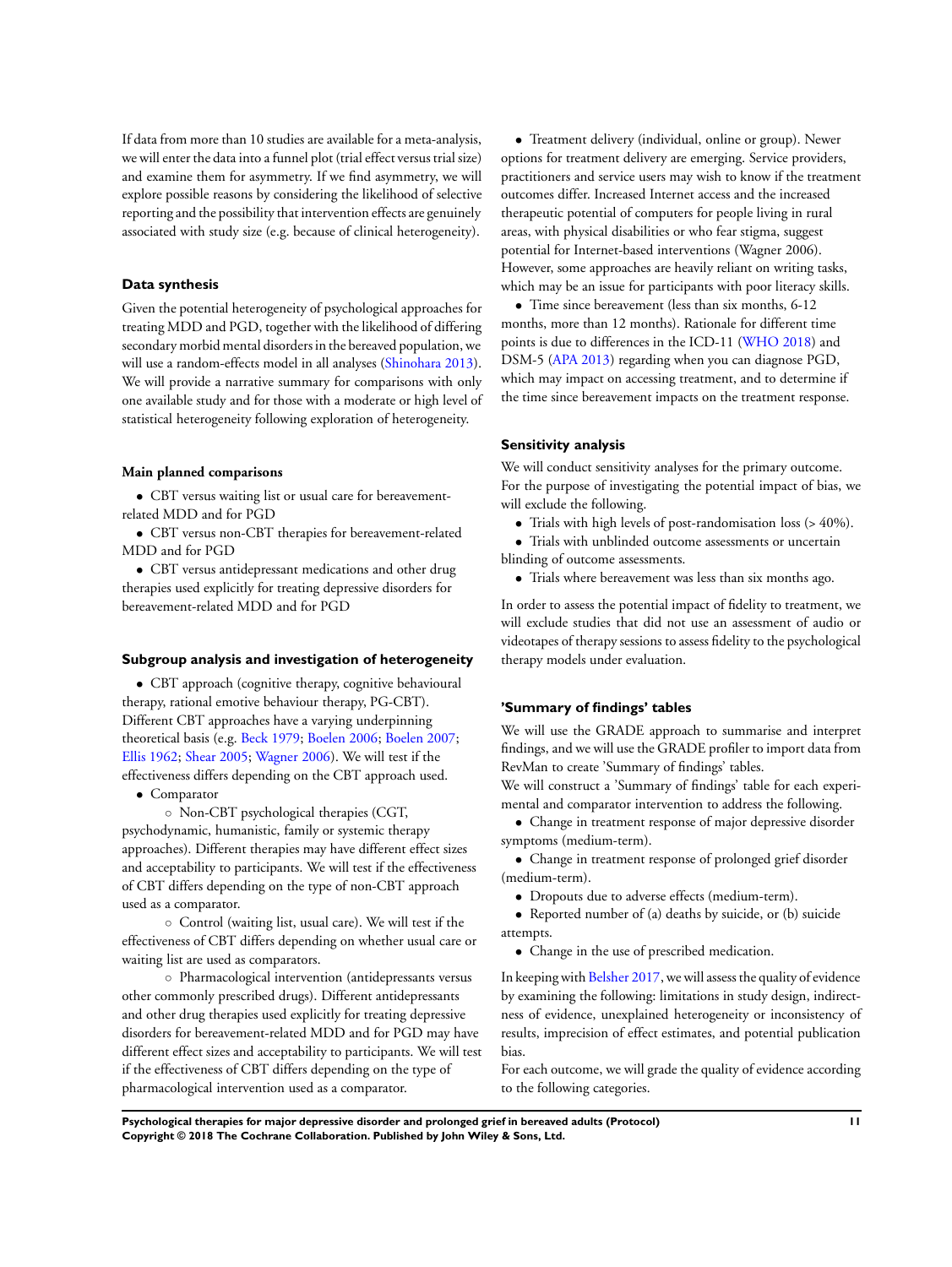<span id="page-13-0"></span>• High quality: Further research is very unlikely to change our confidence in the estimate of effect.

• Moderate quality: Further research is likely to have an important impact on our confidence in the estimate of effect and may change the estimate.

• Low quality: Further research is very likely to have an important impact on our confidence in the estimate of effect and is likely to change the estimate.

• Very low quality: We are very uncertain about the estimate.

We will downgrade evidence from 'high quality' by one level for serious study limitations, indirectness of evidence, serious inconsistency, imprecision of effect estimates, or potential selective reporting bias.

# **A C K N O W L E D G E M E N T S**

We acknowledge the valuable contributions of the Cochrane Common Mental Disorders (CCMD) group, including Sarah Dawson and Kath Wright (Information Specialists), Jessica Hendon (Managing Editor) and Sarah Davies (Editorial Assistant). We would also like to acknowledge Shauna Clifford, who provided valuable feedback based on her role as Patient and Public Involvement (PPI) representative from the Voices4Care group at the All Ireland Institute for Hospice and Palliative Care, Dublin, Ireland. This review is funded by a Cochrane Fellowship from the Health and Social Care Research and Development Division, Public Health Agency, Northern Ireland.

**CRG Funding Acknowledgement:** The National Institute for Health Research (NIHR) is the largest single funder of the Cochrane Common Mental Disorders Group.

**Disclaimer:** The views and opinions expressed herein are those of the review authors and do not necessarily reflect those of the NIHR, the NHS, the Department of Health and Social Care or the Public Health Agency of Northern Ireland.

# **R E F E R E N C E S**

#### **Archer 2012**

Archer J, Bower P, Gilbody S, Lovell K, Richards D, Gask L, et al. Collaborative care for depression and anxiety problems. *Cochrane Database of Systematic Reviews* 2012, Issue 10. DOI: 10.1002/14651858.CD006525.pub2

#### **Arroll 2009**

Arroll B, Elley CR, Fishman T, Goodyear-Smith FA, Kenealy T, Blashki G, et al. Antidepressants versus placebo for depression in primary care. *Cochrane Database of Systematic Reviews* 2009, Issue 3. DOI: 10.1002/ 14651858.CD007954

#### **Beck 1961**

Beck AT, Ward CH. An inventory for measuring depression. *Archives of General Psychiatry* 1961;**4**:561–71. DOI: 10.1001/archpsyc.1961.01710120031004

#### **Beck 1979**

Beck AT, Rush AJ, Shaw BF, Emery G. *Cognitive Therapy of Depression*. New York: Guildford Press, 1979. [PUBMED: 11982561]

# **Beck 1996**

Beck AT, Steer RA, Brown GK. *Manual: Beck Depression Inventory*. 2nd Edition. San Antonio, TX: The Psychological Corp,Hartcourt & Brace, 1996. [0158018389 9780158018386]

# **Beck 2004**

Beck AT, Freeman A, Davis DD, Associates. Cognitive Therapy of Personality Disorders. Second edition. The Guilford Press.. *Cognitive Therapy of Personality Disorders*. 2nd Edition. New York: The Guilford Press, 2004. [ISBN 1–57230–856–7 ]

**Psychological therapies for major depressive disorder and prolonged grief in bereaved adults (Protocol) 12 Copyright © 2018 The Cochrane Collaboration. Published by John Wiley & Sons, Ltd.**

# **Additional references**

#### **Anderson 2012**

Anderson C, Roy T. Patient experiences of taking antidepressants for depression: a secondary qualitative analysis. *Research in Social & Administrative Pharmacy: RSAP* 2012;**9**(6):884–902. [PUBMED: 23219056]

# **APA 1980**

American Psychiatric Association. *Diagnostic and Statistical Manual of Mental Disorders*. 3rd Edition. Washington DC: American Psychiatric Association Press, 1980. DOI: 10.1176/appi.books.9780890420188.dsm-iii-r

## **APA 1994**

American Psychiatric Association. *Diagnostic and Statistical Manual of Mental Disorders*. IV. Washington DC: APA, 1994. [ISBN 9–89042–026–2]

#### **APA 2000**

American Psychiatric Association. *Diagnostic and Statistical Manual of Mental Disorders, 4th Edition, Text Revision (DSM-IV-TR)*. Washington, DC: American Psychiatric Association, 2000.

#### **APA 2009**

American Psychological Association. *Publication Manual of the American Psychological Association*. 6th Edition. Washington DC, USA: American Psychological Association, 2009. [www.apastyle.org/manual/]

#### **APA 2013**

American Psychiatric Association. Diagnostic and Statistical Manual of Mental Disorders (5th Edition). *Diagnostic and Statistical Manual of Mental Disorders*. 5th Edition. Vol. **V**, Washington: DC: APA, 2013. DOI: 10.1176/ appi.books.9780890425596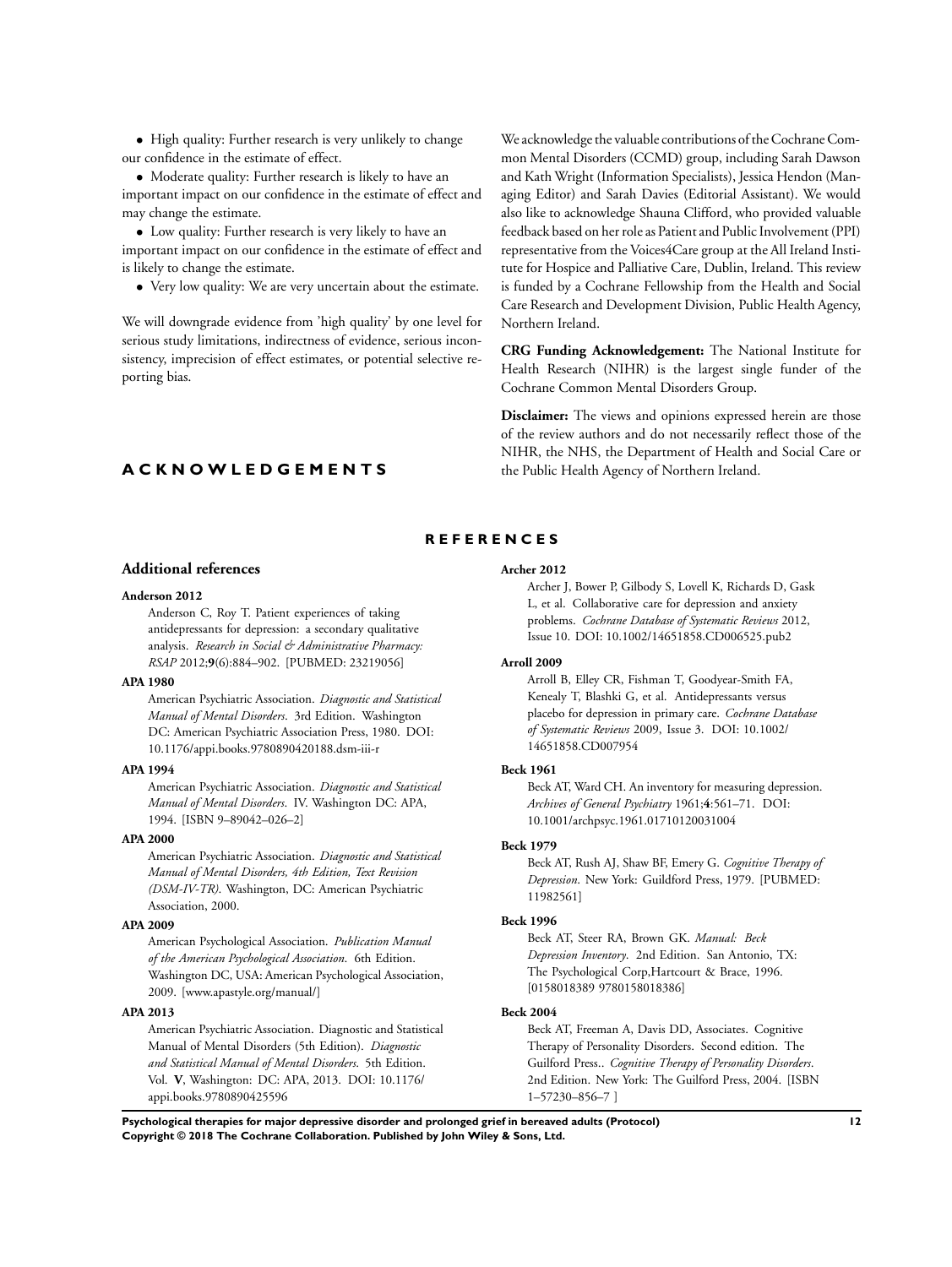#### **Belsher 2017**

Belsher B, Beech E, Evatt D, Rosen CS, Liu X, Otto J, et al. Present-centered therapy (PCT) for post-traumatic stress disorder (PTSD) in adults. *Cochrane Database of Systematic Reviews* 2017, Issue 12. DOI: 10.1002/ 14651858.CD012898

#### **Bennett-Levy 2004**

Bennet-Levy J, Butler G, Fennell M, Hackmann A, Mueller M, Westbrook D. *Oxford Guide to Behavioural Experiments in Cognitive Therapy*. Oxford: Oxford University Press, 2004. DOI: 10.1093/med:psych/ 9780198529163.001.0001

# **Boelen 2003**

Boelen PA, Van den Bout J, De Keijser J. Traumatic grief as a disorder distinct from bereavement-related depression and anxiety: a replication study with bereaved mental health care patients. *American Journal of Psychiatry* 2003;**160**(7): 1339–41. DOI: 10.1176/appi.ajp.160.7.1339

#### **Boelen 2006**

Boelen PA, Van den Bout MA, Van den Bout J. A cognitivebehavioral conceptualization of complicated grief. *Clinical Psychology: Science and Practice* 2006;**13**(2):109–28. DOI: 10.1111/j.1468-2850.2006.00013.x

#### **Boelen 2007**

Boelen PA, De Keijser J, Van den Hout MA, Van den Bout J. Treatment of complicated grief: a comparison between cognitive behavior therapy and supportive counseling. *Journal of Consulting and Clinical Psychology* 2007;**75**(2): 277–84. DOI: 10.1037/0022-006X.75.2.277

## **Boelen 2011**

Boelen PA, De Keijser J, Van den Hout MA, Van den Bout J. Factors associated with outcome of cognitive behavioral therapy for complicated grief: A preliminary study. *Clinical Psychology and Psychotherapy* 2011;**18**(4):284–91. DOI: 10.1002/cpp.720

#### **Boelen 2017**

Boelen PA, Smid GE. The Traumatic Grief Inventory Self-Report Version (TGI-SR): Introduction and preliminary psychometric evaluation. *Journal of Loss and Trauma* 2017; **22**(3):196–212. DOI: 10.1080/15325024.2017.1284488

## **Bonanno 2002**

Bonanno GA, Wortman CB, Lehman DR, Tweed RG, Haring M, Sonnega J, et al. Resilience to loss and chronic grief: A prospective study from preloss to 10-months postloss. *Journal of Personality and Social Psychology* 2002; **83**(5):1150–64. DOI: 10.1037/0022-3514.83.5.1150

## **Bryant 2014**

Bryant RA, Kenny L, Joscelyne A, Rawson N, MacCallum F, Cahill C, et al. Treating complicated grief: a randomised clinical trial. *JAMA Psychiatry* 2014;**71**(12):1332–9. DOI: 10.1001/jamapsychiatry.2014.1600

# **Cain 2002**

Cain DJ, Seeman J. Humanistic Psychotherapies: Handbook of. *Humanistic Psychotherapies: Handbook of Research and Practice*. Washington, DC: American Psychological Association, 2002.

#### **Carr 2009**

Carr A. The effectiveness of family therapy and systemic interventions for adult-focused problems. *Journal of Family Therapy* 2009;**31**(1):45–74. DOI: 10.1111/ j.1467-6427.2008.00452.x

## **Centre for Reviews and Dissemination 2008**

Centre for Reviews and Dissemination. Systematic review of the effects of interventions for people bereaved by suicide. pure.york.ac.uk/portal/en/publications/systematicreview-of-the-effects-of-interventions-for-people-bereavedby-suicide(9c4e5d2e-f525-4964-b6a0-e7cf95a7447e)/ export.html 2008 (accessed 3 November 2018).

# **Cipriani 2009**

Cipriani A, Santilli C, Furukawa TA, Signoretti A, Nakagawa A, McGuire, et al. Escitalopram versus other antidepressive agents for depression. *Cochrane Database of Systematic Reviews* 2009, Issue 2 DOI: 10.1002/14651858.CD006532.pub2. DOI: 10.1002/ 14651858.CD006532.pub2

# **De Mello 2005**

De Mello MF, De Jesus Mari J, Bacaltchuk J, Verdeli H, Neugebauer R. A systematic review of research findings on the efficacy of interpersonal therapy for depressive disorders. *European Archives of Psychiatry and Clinical Neuroscience* 2005;**255**(2):75–82. DOI: 10.1007/s00406-004-

## **Deeks 2017**

Deeks JJ, Higgins JP, Altman DG, editor(s). Chapter 9: Analysing data and undertaking meta-analyses. In: Higgins JP, Churchill R, Chandler J, Cumpston MS, editor(s). Cochrane Handbook for Systematic Reviews of Interventions Version 5.2.0. Cochrane, 2017. Available from www.training.cochrane.org/handbook.

## **Duffy 2017**

Duffy M, Wild J. A cognitive approach to persistent complex bereavement disorder (PCBD). *Cognitive Behaviour Therapy* 2017;**10**(e16):1–19. DOI: 10.1017/S1754470X17000034

# **Eisma 2015**

Eisma MC, Boelen PA, Van den Bout J, Stroebe W, Schut HA, Lancee J, et al. Internet-based exposure and behavioral activation for complicated grief and rumination: a randomised controlled trial. *Behaviour Therapy* 2015;**46** (6):729–48. DOI: 10.1016/j.beth.2015.05.007

# **Ekers 2008**

Ekers D, Richards D, Gilbody S. A meta-analysis of randomised trials of behavioural treatment of depression. *Psychological Medicine* 2008;**38**(5):611–23. DOI: 10.1017/ S0033291707001614

#### **Ellis 1962**

Ellis A. *Reason and Emotion in Psychotherapy*. 8. New York: Lyle Stuart, 1962. [9780806509099]

#### **Fawcett 2010**

Fawcett J. An overview of mood disorders in the DSM-5. *Current Psychiatry Reports* 2010;**12**(6):531–8. DOI: 10.1007/s11920-010-0154-2

**Psychological therapies for major depressive disorder and prolonged grief in bereaved adults (Protocol) 13 Copyright © 2018 The Cochrane Collaboration. Published by John Wiley & Sons, Ltd.**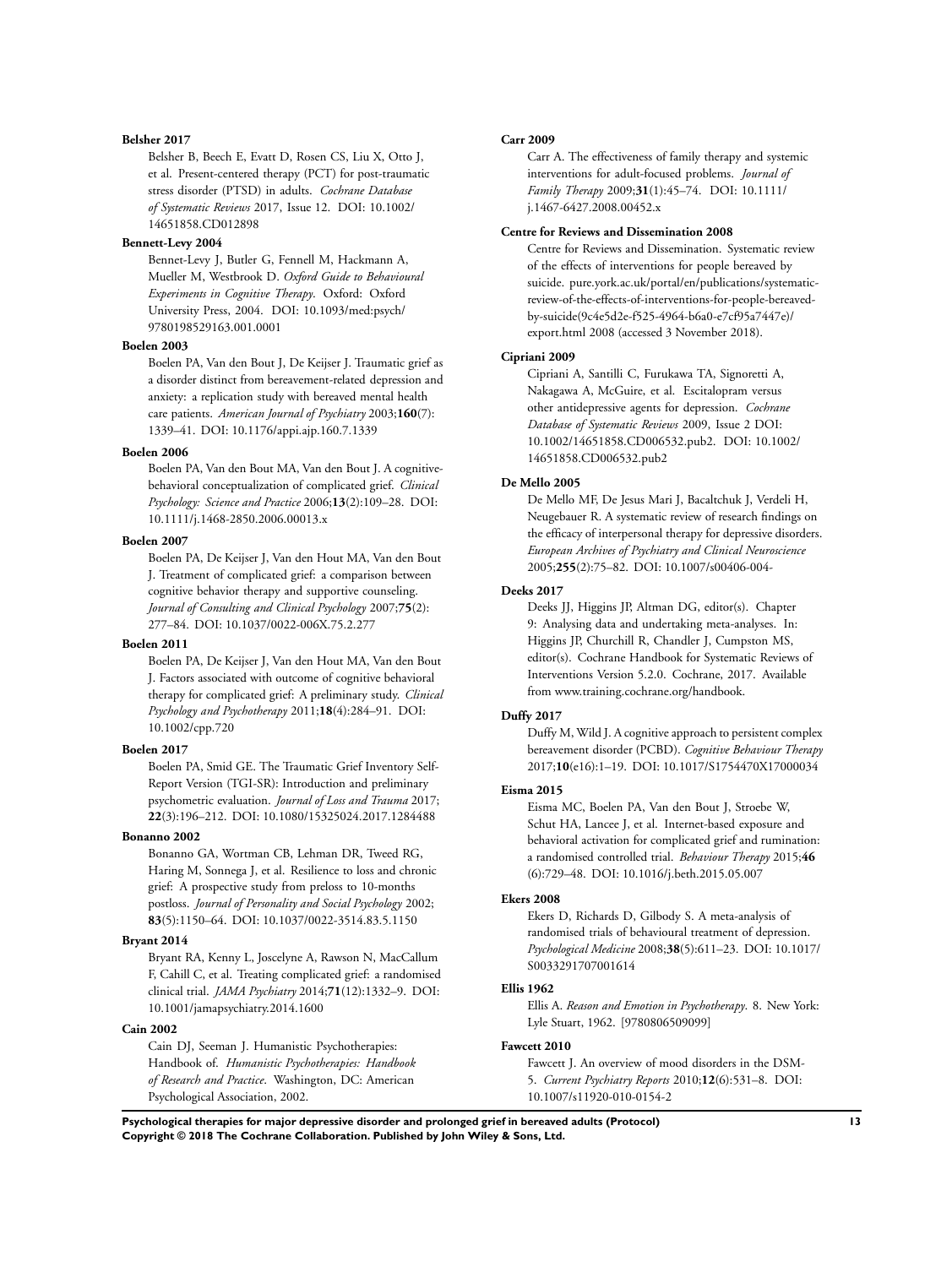#### **First 2016**

First MB, Williams JB, Karg RS, Spitzer RL. *User's Guide for the Structured Clinical Interview for DSM-5 Disorders - Clinical Version (SCID-5-CV)*. Arlington, VA: American Psychiatric Association, 2016. [ISBN 978–1–58562–475–1 ]

#### **Foa 2001**

Foa EB, Cahill SP. Psychological therapies: emotional processing. In: Smelser NL, Bates PB editor(s). *International Encyclopedia of the Social and Behavioural Sciences*. Oxford: Elsevier, 2001:12363–9. [ISBN 978–0–08–043076–8]

## **Freud 1949**

Freud S. *An outline of psycho-analysis*. 1st Edition. London: Hogarth Press, 1949. [OCLC number: 2225842]

#### **Ghersi 2009**

Ghersi D, Pang T. From Mexico to Mali: four years in the history of clinical trial registration. *Journal of Evidence-Based Medicine* 2009;**2**(1):1–7. DOI: 10.1111/ j.1756-5391.2009.01014.x

## **Glickman 2016**

Glickman K, Shear MK, Wall M. Exploring outcomes related to anxiety and depression in completers of a randomized controlled trial of complicated grief treatment. *Clinical Psychology and Psychotherapy* 2016;**23**(2):118–24. DOI: 10.1002/cpp.1940.

## **Hamilton 1960**

Hamilton M. A rating scale for depression. *Journal of Neurology, Neurosurgery and Psychiatry* 1960;**23**:56–62. [PUBMED: 14399272]

# **Higgins 2011**

Higgins JP, Green S, editor(s). Cochrane Handbook for Systematic Reviews of Interventions Version 5.1.0 (updated March 2011). The Cochrane Collaboration, 2011. Available from www.cochrane-handbook.org.

## **Higgins 2017**

Higgins JP, Altman DG, Sterne JAC, editor(s). Chapter 8: Assessing risk of bias in included studies. In: Higgins JT, Churchill R, Chandler J, Cumpston MS, editor (s). Cochrane Handbook for Systematic Reviews of Interventions version 5.2.0. Cochrane, 2017. Available from www.training.cochrane.org/handbook.

## **HMSO 1995**

Her Majesty's Stationery Office. Children (Northern Ireland) Order. www.legislation.gov.uk/nisi/1995/755/ contents/made 1995 (accessed 3 November 2018).

#### **Hollon 1992**

Hollon SD, DeRubeis RJ, Evans MD, Weimer MJ, Garvey MJ, Grove WM, et al. Cognitive therapy and pharmacotherapy for depression. *Archives of General Psychiatry* 1992;**49**(10):774–81. DOI: 10.1001/ archpsyc.1992.01820100018004

#### **Horowitz 1997**

Horowitz MJ, Siegel B, Holen A, Bonanno GA, Milbrath C, et al. Diagnostic criteria for complicated grief disorder. *American Journal of Psychiatry* 1997;**154**(7):904–910. DOI: 10.1176/foc.1.3.290

# **Horowitz 2011**

Horowitz MJ. *Stress Response Syndromes: PTSD, Grief, Adjustment, and Dissociative Disorders*. 5th Edition. Northvale, NJ, USA: Aronson, 2011. [ISBN: 978–0765708397]

## **Horsley 2011**

Horsley T, Dingwall O, Sampson M. Checking reference lists to find additional studies for systematic reviews. *Cochrane Database of Systematic Reviews* 2011, Issue 8. DOI: 10.1002/14651858.MR000026.pub2

#### **Hunot 2007**

Hunot VM, Horne R, Leese MN, Churchill RC. A cohort study of adherence to antidepressants in primary care: the influence of antidepressant concerns and treatment preferences. *Primary Care Companion to the Journal of Clinical Psychiatry* 2007;**9**(2):91–9. [PUBMED: 10.4088/ PCC.v09n0202 ]

## **Ibrahim 2014**

Ibrahim I. Understanding bereavement-related depression: The polemic journey of DSM-5. *Irish Journal of Psychological Medicine* 2014;**31**(3):195–202. DOI: 10.1017/ipm.2014.3

#### **Ito 2012**

Ito M, Nakajima S, Fujisawa D, Miyashita M, Kim Y, Shear KM, et al. Brief measure for screening PGD: Reliability and discriminant validity. *PLoS ONE* 2012;**7**(2):e31209. DOI: 10.1371/journal.pone.0031209

## **Jacobs 1990**

Jacobs S, Hansen F, Kasl S, Ostfeld A, Berkman L, Kim K. Anxiety disorders during acute bereavement: risk and risk factors. *Journal of Clinical Psychiatry* 1990;**51**(7):269–74. DOI: 10.1007/BF02244277

## **Jacobs 2000**

Jacobs S, Mazure C, Prigerson H. Diagnostic criteria for traumatic grief. *Death Studies* 2000;**24**(3):185–99. DOI: 10.1080/074811800200531

## **Jordan 2014**

Jordan AH, Litz BT. Prolonged grief disorder: diagnostic, assessment, and treatment considerations. *Professional Psychology: Research and Practice* 2014;**45**(3):180–87. DOI: 10.1037/a0036836

# **Jozwiak 2013**

Jozwiak N, Preville M, Vasiliadis HM. Bereavementrelated depression in the older adult population: A distinct disorder?. *Journal of Affective Disorders* 2013;**151**(3): 1083–9. [PMID 24074481]

#### **Karam 2009**

Karam EG, Tabet CC, Alam D, Shamseddeen W, Chatila Y, Mneimneh Z, et al. Bereavement related and nonbereavement related depressions: a comparitive field study. *Journal of Affective Disorders* 2009;**112**(1-3):102–10. DOI: 10.1016/j.jad.2008.03.016

# **Kendler 2008**

Kendler KS, Myers J, Zisook S. Does bereavementrelated major depression differ from major depression

**Psychological therapies for major depressive disorder and prolonged grief in bereaved adults (Protocol) 14 Copyright © 2018 The Cochrane Collaboration. Published by John Wiley & Sons, Ltd.**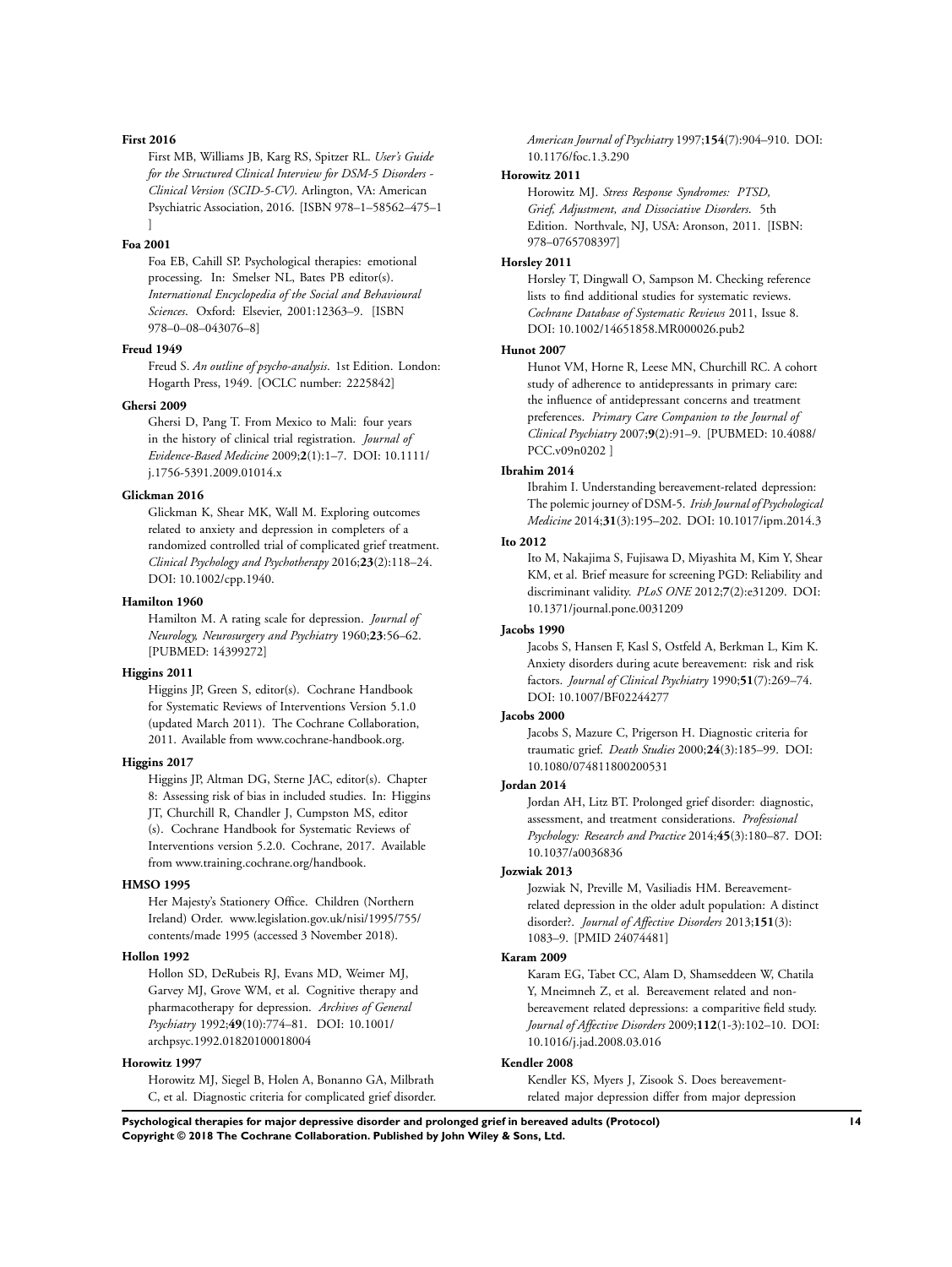associated with other stressful life events?. *American Journal of Psychiatry* 2008;**165**(11):1449–55. DOI: 10.1176/ appi.ajp.2008.07111757

#### **Killikelly 2018**

Killikelly C, Maercker A. Prolonged grief disorder for ICD-11: the primacy of clinical utility and international applicability. *European Journal of Psychotraumatology* 2018; **8**(suppl 6):1476441. DOI: 10.1080/20008198.1476441

#### **Kissane 2016**

Kissane DW, Zaider TI, Li Y, Hichenberg S, Schuler T, Lederberg M, et al. Randomized controlled trial of family therapy in advanced cancer continued into bereavement. *Journal of Clinical Oncology* 2016;**34**(16):1921–7. DOI: 10.1200/JCO.2015.63.0582

# **Klerman 1984**

Klerman GL, Weissman MM, Rousaville BJ, Chevron ES. *Interpersonal Psychotherapy for Depression*. 2nd Edition. New York: Basic Books, 1984. [ISBN: 1984–07–01]

#### **Koopmans 2013**

Koopmans L, Wilson T, Cacciatore J, Flenady V. Support for mothers, fathers and families after perinatal death. *Cochrane Database of Systematic Reviews* 2013, Issue 6. DOI: 10.1002/14651858.CD000452.pub3

## **Lundorff 2017**

Lundorff M, Holmgren H, Zachariae R, Farver-Vestergaarde I, O'Connor M. Prevalence of prolonged grief disorder in adult bereavement: A systematic review and meta-analysis. *Journal of Affective Disorders* 2017;**212**:138–149. DOI: 10.1016/j.jad.2017.01.030

## **Maercker 2013**

Maercker A, Brewin CR, Bryant RA, Cloitre M, Reed GM, Van Ommeren M, et al. Proposals for mental disorders specifically associated with stress in the International Classification of Diseases-11. *Lancet* 2013;**381**(9878): 1683–5. DOI: 10.1016/S0140-6736(12)62191-6

#### **Malkinson 2000**

Malkinson R, Ellis A. The application of rational-emotive behavior therapy (REBT) in traumatic and non-traumatic loss. In: Malkinson R, Rubmin S, Witztum E editor(s). *Traumatic and Non-Traumatic Bereavement: Clinical Theory and Applications*. Madison, CT: Psychosocial Press, 2000: 173–95. DOI: 10.1177/104973150101100603

#### **Mansell 2008**

Mansell W. The seven C's of CBT: a consideration of the future challenges for cognitive behaviour therapy. *Behavioural and Cognitive Psychotherapy* 2008;**36**(6):641–9. DOI: 10.1017/S1352465808004700

# **McDaid 2008**

McDaid C, Trowman R, Golder S, Hawton K, Sowden A. Interventions for people bereaved through suicide: systematic review. *British Journal of Psychiatry* 2008;**193**(6): 438–43. DOI: 10.1192/bjp.bp.107.04082

## **Mojtabai 2011**

Mojtabai R. Does depression screening have an effect on the diagnosis and treatment of mood disorders in general medical settings?An instrumental variable analysis of the National Ambulatory Medical Care Survey. *Medical Care Research and Review* 2011;**68**(4):462–9. DOI: 10.1159/ 000345968

#### **Montgomery 1979**

Montgomery SA, Asberg M. A new depression scale designed to be sensitive to change. *British Journal of Psychiatry* 1979;**134**:382–9. [PUBMED: 444788 ]

#### **Murphy 1999**

Murphy SA, Braun T, Tillery L, Cain KC, Johnson LC, Beaton RB. PTSD among bereaved parents following the violent deaths of ther 12- to 28-year old children: a longitudinal perspective analysis. *Journal of Traumatic Stress* 1999;**12**(2):273–91. DOI: 10.1023/A:1024724425597

# **Newell 1992**

Newell DJ. Intention-To-Treat Analysis: Implications for quantitative and qualitative research. *International Journal of Epidemiology* 1992;**21**(5):837–41. DOI: 10.1093/ije/ 21.5.837

## **NICE 2009**

National Institute for Health and Clinical Excellence. Depression: treatment management of depression in adults with a chronic physical health problem. Clinical Guidelines 09 and 91. www.nice.org.uk/guidance/cg91/evidence/fullguideline-243876061. London: NICE, 2009 (accessed 3 November 2018).

#### **NICE 2018**

National Institute for Health and Care Excellence. Depression in adults: recognition and management clinical guidance CG90. www.nice.org.uk/Guidance/CG90 2018 (accessed 3 November 2018).

# **Oestergaard 2011**

Oestergaard S, Moldrup C. Optimal duration of combined psychotherapy and pharmacoterapy for patients with moderate and severe depression: A meta-analysis. *Journal of Affective Disorders* 2011;**131**(1-3):24–36. DOI: 10.1016/ j.jad.2010.08.014

# **Prigerson 1995a**

Prigerson HG, Maciejewski PK, Reynolds CF 3rd, Bierhal AJ, Newsom JT, Fasiczka A, et al. The inventory of complicated grief: a scale to measure maladaptive symtoms of loss. *Psychatric Research* 1995;**59**(1-2):65–79. DOI: 10.1016/0165-1781(95)02757-2

# **Prigerson 1995b**

Prigerson HG, Frank E, Kasl SV, Reynolds CF 3rd, Anderson B, Zubenko GS, et al. Complicated grief and bereavement-related depression as distinct disorders: preliminary empirical validation in elderly bereaved spouses. *American Journal of Psychiatry* 1995;**152**(1):22–30. [PUBMED: 7802116]

# **Prigerson 1996**

Prigerson HG, Bierhal AJ, Kasl SV, Reynolds CF 3rd, Shear MK, Newsom JT, et al. Complicated grief as a distinct disorder from bereavement-related depression and anxiety: a replication study. *American Journal of Psychiatry* 1996;**153** (11):1484–6. [PUBMED: 8890686]

**Psychological therapies for major depressive disorder and prolonged grief in bereaved adults (Protocol) 15 Copyright © 2018 The Cochrane Collaboration. Published by John Wiley & Sons, Ltd.**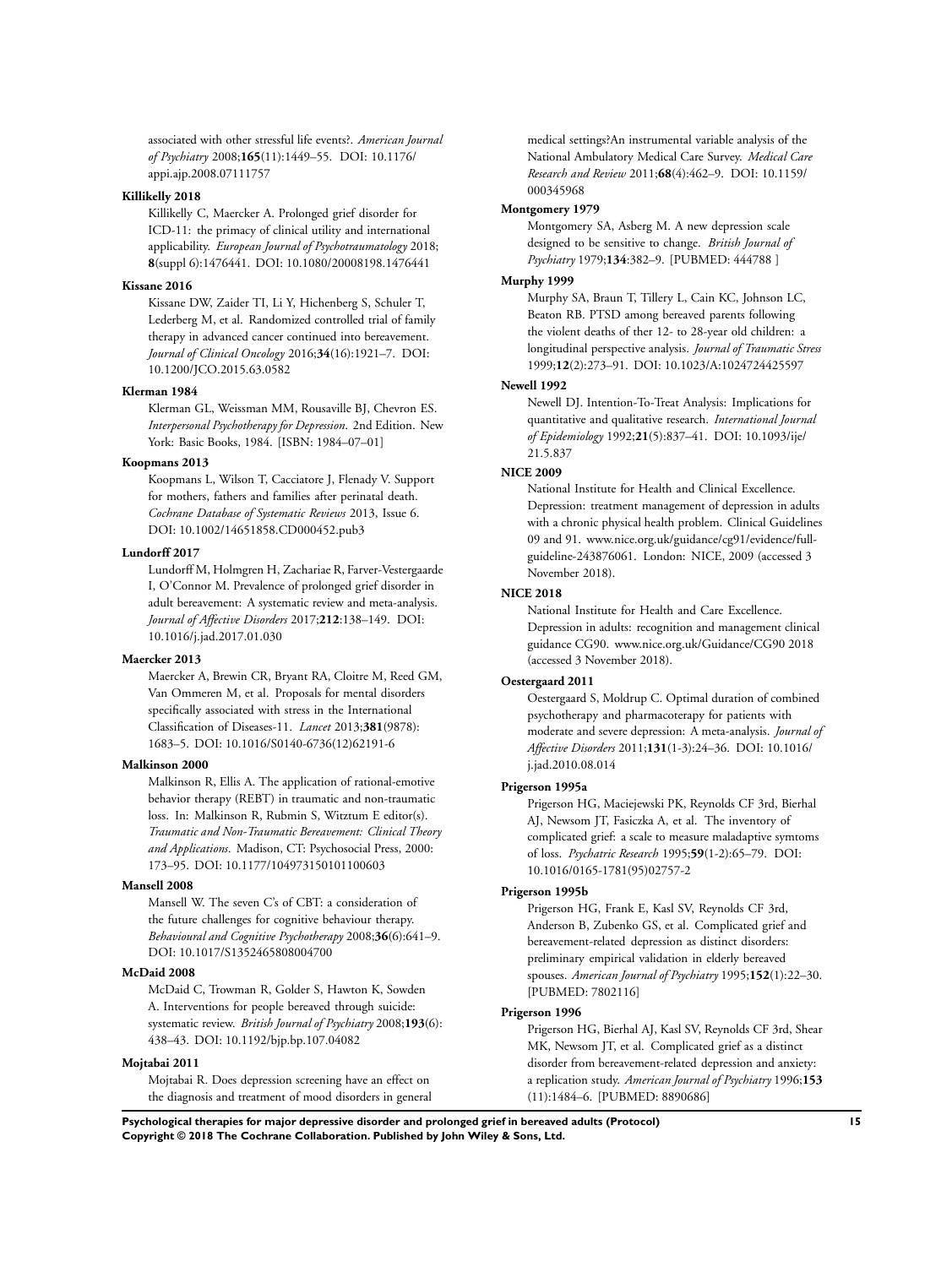#### **Prigerson 2006**

Prigerson HG, Maciejewski PK. A call for sound empirical testing and evaluation or criteria for complicated grief proposed for DSM-V. *Omega - Journal of Death and Dying* 2006;**52**(1):9–19. DOI: 10.2190/ANKH-BB2H-D52N-X99Y

# **Prigerson 2008**

Prigerson HG, Vanderwerker LC, Maciejewski PK. A case for the inclusion of prolonged grief disorder in DSM-5. In: Stroebe M, Hansson R, Schut H, Stroebe W editor(s). *Handbook of Bereavement Research and Practice*. Washington, DC: American Psychological Association, 2008:165–86. [ISBN: 978–1–4338–0351–2]

# **Prigerson 2009**

Prigerson HG, Horowitz MJ, Jacobs SC, Parkes CM, Aslan M, Goodkin K, et al. Psychometric validation of criteria proposed for DSM-5 and ICD-11. *PLoS Medicine* 2009;**10** (12):e1000121. DOI: 10.1371/journal.pmed.1000121

#### **Radloff 1977**

Radloff LS. The CES-D scale: a self-report depression scale for research in the general population. *Applied Psychological Measurement* 1977;**1**(3):385–401. DOI: 10.1177/014662167700100306

## **RevMan 2014 [Computer program]**

The Nordic Cochrane Centre, The Cochrane Collaboration. Review Manager (RevMan). Version 5.3. Copenhagen: The Nordic Cochrane Centre, The Cochrane Collaboration, 2014.

## **Rogers 1951**

Rogers CR. *Client-Centred Therapy: Its Current Practice, Implications and Theory*. Boston: Houghton Mifflin, 1951. [ISBN: 0094539901]

#### **Rosner 2011**

Rosner R, Pfoh G, Kotoue ová M. Treatment of complicated grief. *European Journal of Psychotraumatology* 2011;**2**(1): 7995. [PUBMED: 10.3402/ejpt.v2i0.7995]

#### **Rosner 2014**

Rosner R, Pfoh G, Kotouč ová M, Hagl M. Efficacy of an outpatient treatment for prolonged grief disorder: A randomized controlled clinical trial. *Journal of Affective Disorders* 2014;**167**:56–63.

# **Rosner 2018**

Rosner R, Rimane E, Vogel A, Rau J, Hagl M. Treating prolonged grief disorder with prolonged grief disorderspecific cognitive behaviour therapy: study protocol for a randomized controlled trial. *Trials* 2018;**19**:241. DOI: doi.org/10.1186/s13063-018-2618-3

# **Roth 2008**

Roth AD. Using an evidence-based methodology to identify the competences required to deliver effective cognitive and behavioural therapy for depression and anxiety disorders. *Behavioural and Cognitive Psychotherapy* 2008;**36**(2): 129–47. DOI: 10.1017/S1352465808004141

## **Roulston 2017**

Roulston A, Campbell A, Cairnduff V, Fitzpatrick D, Donnelly C, Gavin A. Bereavement outcomes: A quantitative survey identifying risk factors in informal carers bereaved through cancer. *Palliative Medicine* 2017;**31**(2): 162–70. DOI: 10.1177/0269216316649127

## **Rush 1977**

Rush AJ, Beck AT, Kovacs M, Hollon SD. Comparative efficacy of cognitive therapy and pharmacotherapy in the treatment of depressed outpatients. *Cognitive Therapy Research* 1977;**1**:17–38. DOI: 10.1007/BF01173502

#### **Sadock 2009**

Sadock BJ, Sadock VA, Ruiz P (eds). *Kaplan and Sadock's Comprehensive Textbook of Psychiatry*. 9th Edition. Philidelphia, Pa, London: Lippincott, Williams and Wilkins, 2009. [ISBN 13 9780781768993]

# **Sansone 2012**

Sansone RA, Sansone LA. Anti-depressant adherence: Are patients taking their medication?. *Innovations and Clinical Neuroscience* 2012;**9**(5-6):41–6. [PUBMED: 22808448]

# **Schut 1991**

Schut HA, De Keijser J, Van den Bout J, Kijkhuis JH. Post-traumatic stress symptoms in the first year of conjugal bereavement. *Anxiety Research* 1991;**4**:225–34.

# **Shear 2005**

Shear K, Frank E, Houck PR, Reynolds CF 3rd. Treatment of complicated grief: a randomized controlled trial. *JAMA* 2005;**293**(21):2601–8. [PUBMED: 15928281]

## **Shear 2010**

Shear MK. Complicated Grief Treatment: The theory, practice and outcomes.. *Bereavement Care* 2010;**29**(3): 10–14. DOI: 10.1080/02682621.2010.522373

#### **Shear 2011**

Shear MK, McLaughlin KA, Ghesquiere A, Gruber MJ, Sampson NA, Kessler RC. Complicated grief associated with Hurricane Katrina. *Depression and Anxiety* 2011;**28** (8):648–57. DOI: 10.1002/da.20865

## **Shear 2014**

Shear MK, Wang Y, Skritskaya N, Duan N, Mauro C, Ghesquiere A. Treatment of complicated grief in elderly persons: a randomised clinical trial. *JAMA Psychiatry* 2014;**71**(11):1287–95. DOI: 10.1001/ jamapsychiatry.2014.1242

# **Shinohara 2013**

Shinohara K, Honyashiki M, Imai H, Hunot V, Caldwell DM, Davies P, et al. Behavioural therapies versus other psychological therapies for depression. *Cochrane Database of Systematic Reviews* 2013, Issue 10. DOI: 10.1002/ 14651858.CD008696.pub2

#### **Simon 2013**

Simon NM. Treating complicated grief. *JAMA* 2013;**310** (4):416–23. DOI: 10.1001/jama.2013.8614

# **Simon 2015**

Simon NM. Increasing support for the treatment of complicated grief in adults of all ages. *JAMA* 2015;**313**(21): 2171–3. DOI: 10.1001/jama.2015.105

**Psychological therapies for major depressive disorder and prolonged grief in bereaved adults (Protocol) 16 Copyright © 2018 The Cochrane Collaboration. Published by John Wiley & Sons, Ltd.**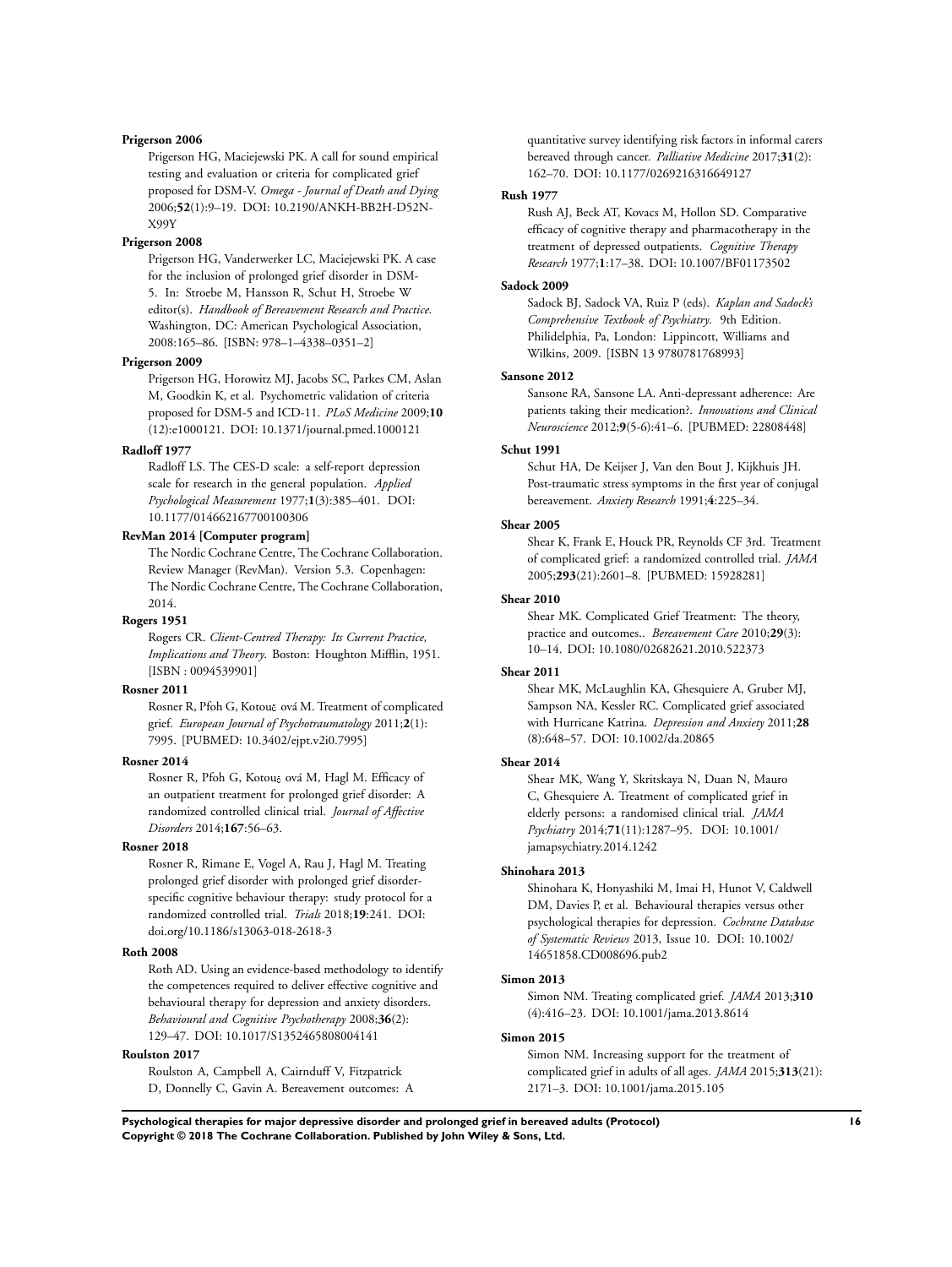#### **Stroebe 1999**

Stroebe M, Schut H. The dual process model of coping with bereavement: rationale and description. *Death Studies* 1999;**23**(3):197–224. [PUBMED: 10848151 ]

#### **Strupp 1984**

Strupp H, Binder J. *Psychotherapy in a New Key: A Guide to Time-Limited Dynamic Psychotherapy*. New York: Basic Books, 1984. [ISBN: 0465067476]

# **Van der Feltz-Cornelis 2010**

Van der Feltz-Cornelis CM, Van Os TW, Van Marwijk HW, Leentjens AF. Effect of psychiatric consultation models in primary care: A systematic review and meta-analysis of randomized clinical trials. *Journal of Psychosomatic Research* 2010;**68**(6):521–33. DOI: 10.1016/ j.jpsychores.2009.10.012

#### **Van Geffen 2009**

Van Geffen EC, Gardarsdottir H, Van Hulten R, Van Dijk L, Egberts AC, Heerdink ER. Initiation of antidepressant therapy: do patients follow the GP's prescription?. *British Journal of General Practice* 2009;**59**(559):81–7. DOI: 10.3399/bjgp09X395067

# **Van Geffen 2011**

Van Geffen EC, Hermsen JH, Heerdink ER, Egberts AC, Verbeek-Heida PM, Van Hulten R. The decisions to continue or discontinue treatment: experiences and beliefs of users of selective serotonin-reuptake inhibitors in the initial months - a qualitative study. *Research in Social & Administrative Pharmacy: RSAP* 2011;**7**(2):134–50. DOI: 10.1016/j.sapharm.2010.04.001

## **Van Veerbeck-Heida 2006**

Van Verbeek-Heida PM, Mathor EF. Better safe than sorry - why patients prefer to stop using selective serotonin reuptake inhibitor (SSRI) antidepressants but are afraid to do so: results of a qualitative study. *Chronic Illness* 2006;**2** (2):133–42. DOI: 10.1177/17423953060020020801

#### **Wagner 2006**

Wagner B, Knaevelsrud C, Maercker A. Internet-based cognitive-behavioral therapy for complicated grief: A randomized controlled trial. *Death Studies* 2006;**30**(5): 429–453. DOI: 10.1080/07481180600614385

#### **Wagner 2007**

Wagner B, Maercker A. A 1.5 year follow-up of an Internet-based intervention for complicated grief. *Journal of Traumatic Stress* 2007;**20**(4):625–9. DOI: 10.1002/ jts.20230

#### **Wakefield 2007**

Wakefield JC, Schmitz MF, First MB, Horwitz AV. Extending the bereavement exclusion for major depression to other losses. Evidence from the National Comorbidity Survey. *Archives of General Psychiatry* 2007;**64**(4):433–40. DOI: 10.1001/archpsyc.64.4.433

#### **WHO 2016**

World Health Organization. International Statistical Classification of Disease and Related Health Problems version 10 (ICD-10). apps.who.int/classifications/icd10/ browse/2016/en 2016 (accessed 3 November 2018).

## **WHO 2017**

World Health Organization. Depression and Other Common Mental Disorders: Global Health Estimates. www.who.int/mental health/management/depression/ prevalence global health estimates/en/ 2017 (accessed 3 November 2018). [WHO/MSD/MER/2017.2]

## **WHO 2018**

World Health Organization. International Statistical Classification of Disease and Related Health Problems version 11 (ICD-11). www.who.int/classifications/icd/en/ 2018 (accessed 3 November 2018). [http://]

#### **Williams 1997**

Williams JM. Specific problems and disorders: Depression. In: Clark DA, Fairburn CG editor(s). *Science and Practice of Cognitive Behaviour Therapy*. Oxford: Oxford University Press, 1997:259-84. [ISBN-10: 0192627252 ]

## **Wittouck 2011**

Wittouck C, Van Autreve S, De Jaegere E, Portzky G, Van Heeringen K. The prevention and treatment of complicated grief: a meta-analysis. *Clinical Psychology Review* 2011;**31** (1):69–78. DOI: 10.1016/j.cpr.2010.09.005

# **Young 2011**

Young T, Hopewell S. Methods for obtaining unpublished data. *Cochrane Database of Systematic Reviews* 2011, Issue 11. DOI: 10.1002/14651858.MR000027

## **Zigmond 1983**

Zigmond AS, Snaith RP. The Hospital Anxiety and Depression Scale. *Acta Psychiatrica Scandinavica* 1983;**67** (6):361–70. [PUBMED: 6880820 ]

## **Zisook 1994**

Zisook S, Schuchter SR, Sledge PA, Paulus M, Judd LW. The spectrum of depressive phenomena after spousal bereavement. *Journal of Clinical Psychiatry* 1994;**55**:29–36. [PUBMED: 8077167]

#### **Zisook 2009**

Zisook S, Shear K. Grief and bereavement: what psychiatrists need to know. *World Psychiatry* 2009;**8**(2): 67–74. [PUBMED: 19516922]

# **Zisook 2012**

Zisook S, Corruble E, Duan N, Iglewicz A, Karam EG, Lanouette N, et al. The bereavement exclusion and DSM-5. *Depression and Anxiety* 2012;**29**(7):225. [ISSN 520–6394]

#### **Zisook 2013**

Zisook S, Pies R, Iglewicz A. Grief Depression, and the DSM-5. *Journal of Psychiatric Practice* 2013;**19**(5):386–96. DOI: 10.1097/01.pra.0000435037.91049.2f

∗ *Indicates the major publication for the study*

**Psychological therapies for major depressive disorder and prolonged grief in bereaved adults (Protocol) 17 Copyright © 2018 The Cochrane Collaboration. Published by John Wiley & Sons, Ltd.**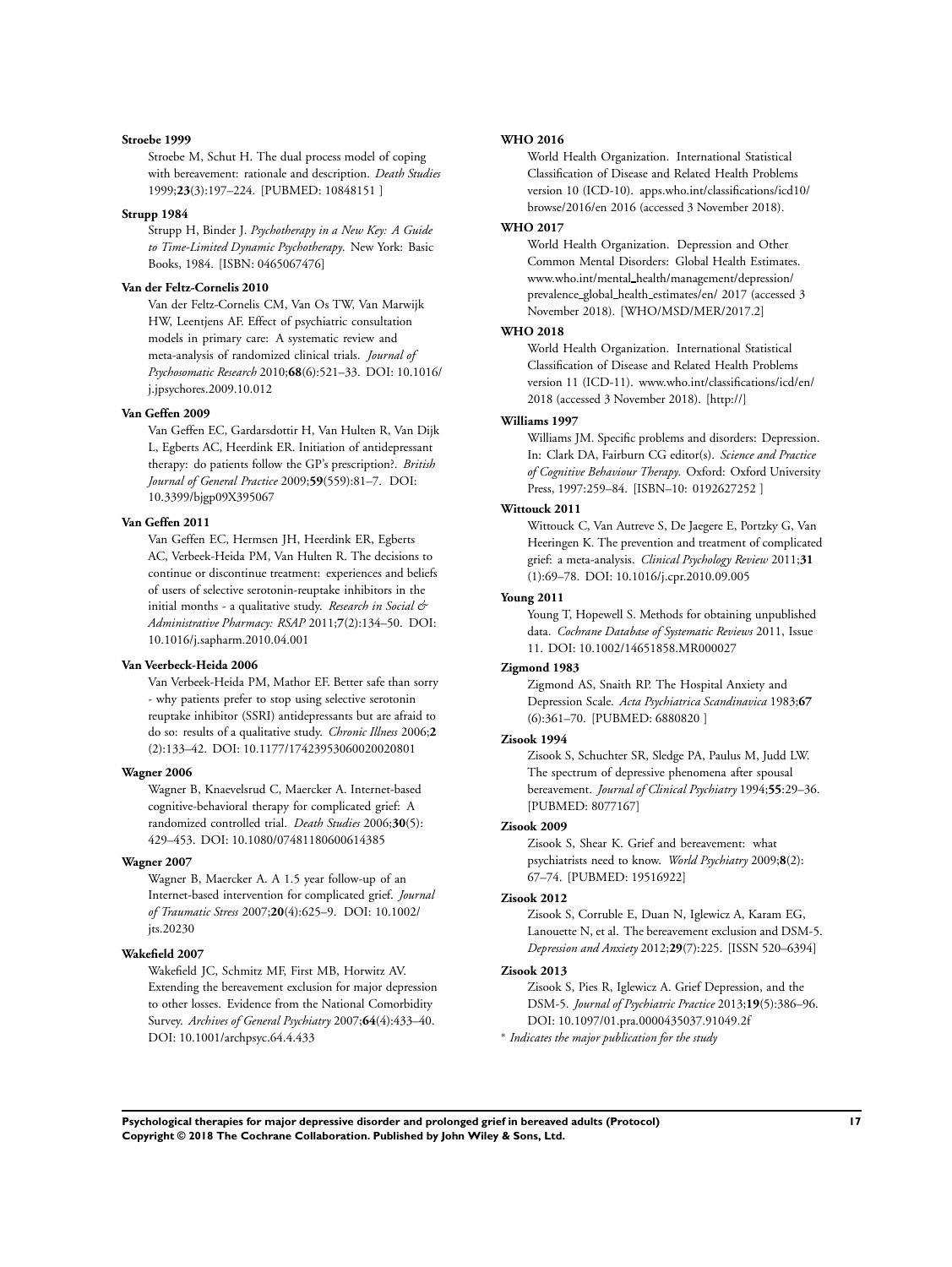# <span id="page-19-0"></span>**A P P E N D I C E S**

# **Appendix 1. OVID Medline: CCMD's core search strategy used to inform the specialised register**

A weekly search alert based on condition + RCT filter only

## 1. *[MeSH Headings]:*

eating disorders/ or anorexia nervosa/ or binge-eating disorder/ or bulimia nervosa/ or female athlete triad syndrome/ or pica/ or hyperphagia/ or bulimia/ or self-injurious behavior/ or self mutilation/ or suicide/ or suicidal ideation/ or suicide, attempted/ or mood disorders/ or affective disorders, psychotic/ or bipolar disorder/ or cyclothymic disorder/ or depressive disorder/ or depression, postpartum/ or depressive disorder, major/ or depressive disorder, treatment-resistant/ or dysthymic disorder/ or seasonal affective disorder/ or neurotic disorders/ or depression/ or adjustment disorders/ or exp antidepressive agents/ or anxiety disorders/ or agoraphobia/ or neurocirculatory asthenia/ or obsessive-compulsive disorder/ or obsessive hoarding/ or panic disorder/ or phobic disorders/ or stress disorders, traumatic/ or combat disorders/ or stress disorders, post-traumatic/ or stress disorders, traumatic, acute/ or anxiety/ or anxiety, castration/ or koro/ or anxiety, separation/ or panic/ or exp anti-anxiety agents/ or somatoform disorders/ or body dysmorphic disorders/ or conversion disorder/ or hypochondriasis/ or neurasthenia/ or hysteria/ or munchausen syndrome by proxy/ or munchausen syndrome/ or fatigue syndrome, chronic/ or obsessive behavior/ or compulsive behavior/ or behavior, addictive/ or impulse control disorders/ or firesetting behavior/ or gambling/ or trichotillomania/ or stress, psychological/ or burnout, professional/ or sexual dysfunctions, psychological/ or vaginismus/ or Anhedonia/ or Affective Symptoms/ or \*Mental Disorders/

# 2. *[Title/ Author Keywords]:*

(eating disorder\* or anorexia nervosa or bulimi\* or binge eat\* or (self adj (injur\* or mutilat\*)) or suicide\* or suicidal or parasuicid\* or mood disorder\* or affective disorder\* or bipolar i or bipolar ii or (bipolar and (affective or disorder\*)) or mania or manic or cyclothymic\* or depression or depressive or dysthymi\* or neurotic or neurosis or adjustment disorder\* or antidepress\* or anxiety disorder\* or agoraphobia or obsess\* or compulsi\* or panic or phobi\* or ptsd or posttrauma\* or post trauma\* or combat or somatoform or somati# ation or medical\* unexplained or body dysmorphi\* or conversion disorder or hypochondria\* or neurastheni\* or hysteria or munchausen or chronic fatigue\* or gambling or trichotillomania or vaginismus or anhedoni\* or affective symptoms or mental disorder\* or mental health).ti,kf.

# 3. *[RCT filter]:*

(controlled clinical trial.pt. or randomized controlled trial.pt. or (randomi#ed or randomi#ation).ab,ti. or randomly.ab. or (random\* adj3 (administ\* or allocat\* or assign\* or class\* or control\* or determine\* or divide\* or distribut\* or expose\* or fashion or number\* or place\* or recruit\* or subsitut\* or treat\*)).ab. or placebo\*.ab,ti. or drug therapy.fs. or trial.ab,ti. or groups.ab. or (control\* adj3 (trial\* or study or studies)).ab,ti. or ((singl\* or doubl\* or tripl\* or trebl\*) adj3 (blind\* or mask\* or dummy\*)).mp. or clinical trial, phase ii/ or clinical trial, phase iii/ or clinical trial, phase iv/ or randomized controlled trial/ or pragmatic clinical trial/ or (quasi adj (experimental or random\*)).ti,ab. or ((waitlist\* or wait\* list\* or treatment as usual or TAU) adj3 (control or group)).ab.)

# 4. (1 and 2 and 3)

Records are screened for reports of RCTs within the scope of the Cochrane Common Mental Disorders Group. Secondary reports of RCTs are tagged to the appropriate study record.

Similar weekly search alerts are also conducted on OVID EMBASE and PsycINFO, using relevant subject headings (controlled vocabularies) and search syntax, appropriate to each resource.

A quaterly search of the Cochrane Central Register of Controlled Trials (CENTRAL) is conducted c/o the Cochrane Register of Studies Online (CRSO).

# **Appendix 2. Review Search: Ovid MEDLINE**

Ovid MEDLINE databases (MEDLINE(R), Epub Ahead of Print, In-Process & Other Non-Indexed Citations and Daily (1946 onwards)) will be searched using the following search strategy.

1 ((bereave\* or grief or grieving or mourning) adj disorder\*).ti,ab,kf.

2 ((complicated or complex or elevated or intense or maladaptive or morbid\$ or persistent or prolonged or sever\$) adj3 (bereav\* or grief\* or griev\* or mourn\*)).ti,ab,kw.

3 (grief disorder adj5 depress\*).ti,ab,kf.

**Psychological therapies for major depressive disorder and prolonged grief in bereaved adults (Protocol) 18 Copyright © 2018 The Cochrane Collaboration. Published by John Wiley & Sons, Ltd.**

<sup>4</sup> persistent complex bereavement disorder\$.ti,ab,kf.

<sup>5 (</sup>PGD and (grief\$ or griev\$ or bereav\$)).ti,ab,kf.

<sup>6 1</sup> or 2 or 3 or 4 or 5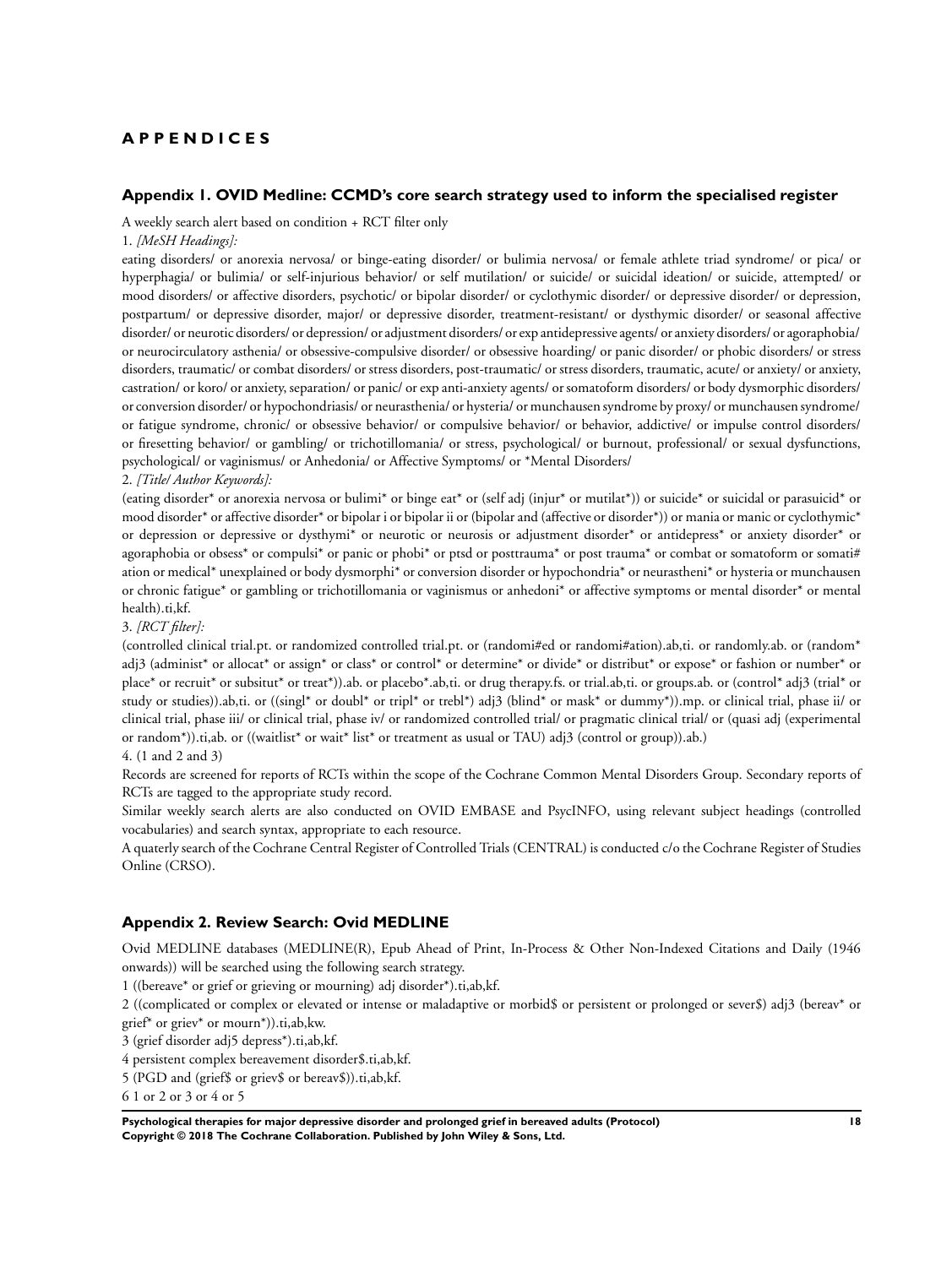7 controlled clinical trial.pt. 8 randomized controlled trial.pt. 9 (randomi#ed or randomi#ation or randomi#ing).ti,ab,kf. 10 (RCT or "at random" or (random\* adj3 (administ\* or allocat\* or assign\* or class\* or cluster or control\* or determine\* or divide\* or division or distribut\* or expose\* or fashion or number\* or place\* or pragmatic or quasi or recruit\* or split or subsitut\* or treat\*))).ti,ab,kf. 11 placebo\*.ab,ti,kf. 12 trial.ab,ti,kf. 13 groups.ab. 14 (control<sup>\*</sup> and (trial or study or group<sup>\*</sup>) and (placebo or waitlist<sup>\*</sup> or wait<sup>\*</sup> list<sup>\*</sup> or ((treatment or care) adj2 usual))).ti,ab,kf,hw. 15 ((single or double or triple or treble) adj2 (blind\* or mask\* or dummy)).ti,ab,kf. 16 double-blind method/ or random allocation/ or single-blind method/ 17 7 or 8 or 9 or 10 or 11 or 12 or 13 or 14 or 15 or 16 18 exp animals/ not humans.sh. 19 17 not 18 20 6 and 19 21 Grief/ 22 Bereavement/ 23 (grief\$ or griev\$ or bereave\$ or mourn\$).ti,ab,kf. 24 21 or 22 or 23 25 Depression/ 26 Depressive Disorder/ 27 Depressive Disorder, Major/ 28 (depress\* or affective disorder\* or affective symptom\* or mood\* or mental).ti,ab,kf. 29 25 or 26 or 27 or 28 30 exp Cognitive Therapy/ 31 cognitive therap\$.ti,ab,kf. 32 cognitive behavio\$ therap\$.ti,ab,kf. 33 cognitive behavio\$ intervention\$.ti,ab,kf. 34 (cognitive behavio\$ or CBT\$).ti,ab,kf. 35 (iCBT or cCBT).ti,ab,kf. 36 (cognitive adj3 (intervention\$ or program\$ or psychotherap\$ or restructur\$ or therap\$ or treat\$ or train\$)).ti,ab,kf. 37 ((bereav\$ or grief or griev\$ or mourn\$) adj3 (intervention\$ or program\$ or treat\$ or train\$)).ti,ab,kf. 38 Psychotherapy, Rational-Emotive/ 39 (RET or (rational-emotive adj3 therap\$) or (rational emotive adj3 therap\$)).ti,ab,kf. 40 (rational-emotive behavio\$ therap\$ or rational emotive behavio\$ therap\$).ti,ab,kf. 41 (problem adj (focus\$ or solving or solution\$)).ti,ab,kf. 42 Reality therapy/ 43 reality therap\$.ti,ab,kf. 44 (complicated grief adj2 treat\$).ti,ab,kf. 45 Role playing/ 46 role play\$.ti,ab,kf. 47 Self-control/ 48 (self adj (control\$ or regulat\$)).ti,ab,kf. 49 \*Psychotherapy/ 50 (Stress adj2 manag\$).ti,ab,kf. 51 relaxation.ti,ab,kf. 52 "Acceptance and Commitment Therapy"/ 53 (acceptance\$ adj2 (psychotherap\$ or therap\$)).ti,ab,kf. 54 (commitment\$ adj2 (psychotherap\$ or therap\$)).ti,ab,kf. 55 ACT intervention\$.ti,ab,kf. 56 (cognitive\$ adj2 restructur\$).ti,ab,kf. 57 (cognitive\$ adj2 diffusion).ti,ab,kf. 58 (compassion\$ adj2 (intervention\$ or therap\$ or psychotherap\$ or train\$)).ti,ab,kf. **Psychological therapies for major depressive disorder and prolonged grief in bereaved adults (Protocol) 19**

**Copyright © 2018 The Cochrane Collaboration. Published by John Wiley & Sons, Ltd.**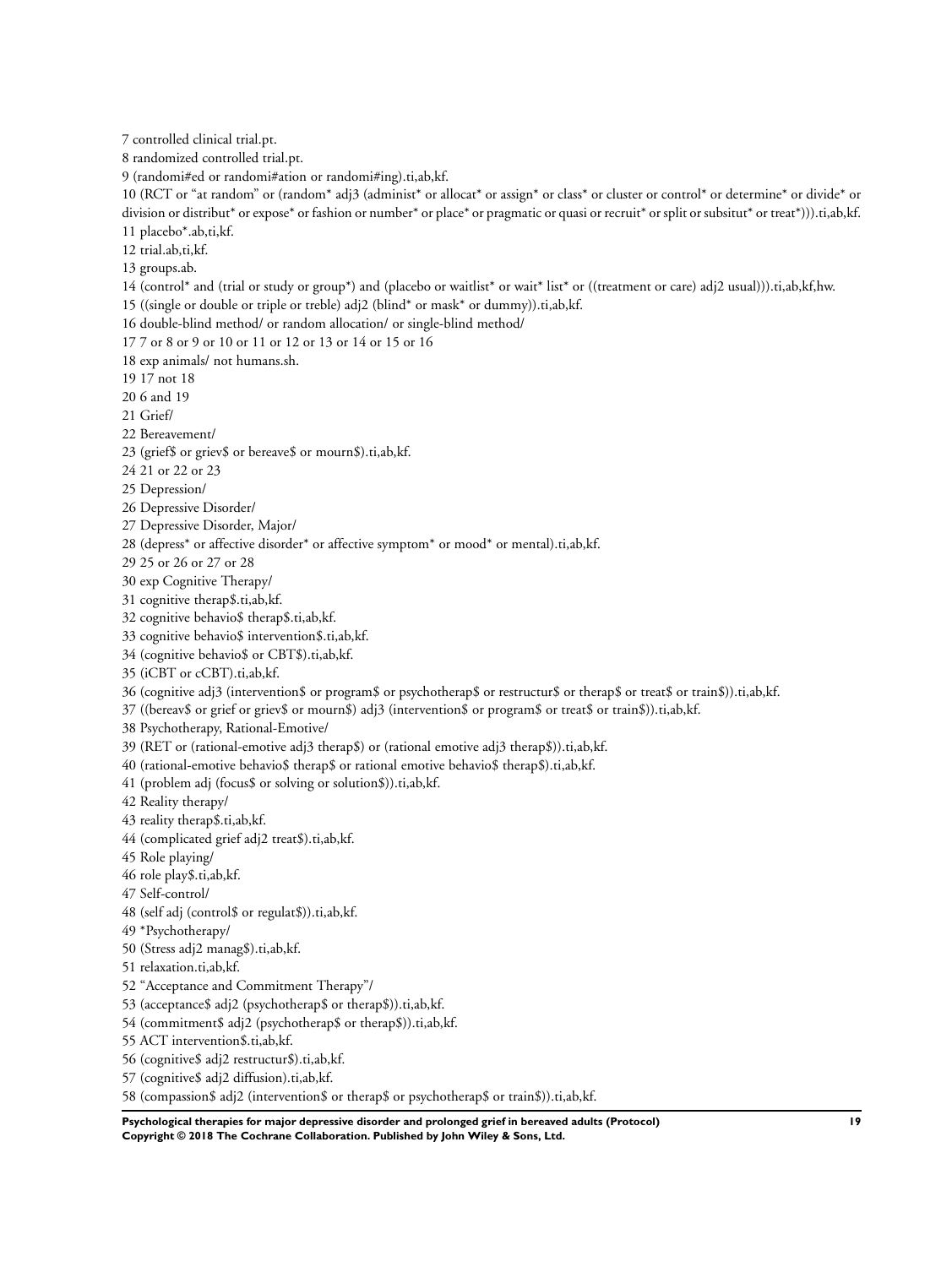<span id="page-21-0"></span>59 (compassion-focus\$ adj (intervention\$ or therap\$ or psychotherap\$ or train\$)).ti,ab,kf. 60 BATD.ti,ab,kf. 61 (behavio\$ adj2 activation).ti,ab,kf. 62 "cognitive behavioral analysis system of psychotherapy".ti,ab,kf. 63 CBASP.ti,ab,kf. 64 (dialectic\$ behaviour therap\$ or dialectic\$ behavior therap\$).ti,ab,kf. 65 (dialectic\$ adj (psychotherap\$ or therap\$)).ti,ab,kf. 66 (functional analy\$ adj (psychotherap\$ or therap\$)).ti,ab,kf. 67 Meditation/ 68 meditation\$.ti,ab,kf. 69 ((metacognitive or meta-cognitive) adj (psychotherap\$ or therap\$)).ti,ab,kf. 70 MBCT.ti,ab,kf. 71 Mindfulness/ 72 mindfulness\$.ti,ab,kf. 73 mind train\$.ti,ab,kf. 74 (third wave or third-wave or thirdwave).ti,ab,kf. 75 ("3rd wave" or 3rd-wave).ti,ab,kf. 76 or/30-75 77 (24 and 29 and 76 and 19)

78 (20 or 77)

# **Appendix 3. Review Search: CCMDCTR**

# **1. Cochrane Common Mental Disorders Controlled Trials Register (CCMDCTR)**

# **CCMDCTR-Studies**

The information specialist will search the Group's specialised register using the following controlled vocabulary terms to identify relevant studies:

Condition = (grief or bereavement)

Two review authors will screen all primary and secondary references tagged to these studies to check for eligibility and trial data.

# **CCMDCTR-References**

The information specialist will run a search the CCMDCTR-References Register using a more sensitive set of terms to identify additional untagged/uncoded reports of RCTs:

#1 ((depress\* or dsythymi\* or "affective disorder\*" or "affective symptoms" or mood\*):ti,ab,kw,ky,emt,mh

#2 (bereav\* or grief or grieving or mourn\* or "death of" or (death near "loss of") or (death and "life chang\* event\*") or widow\* or orphan\**))*:ti,ab,kw,ky,emt,mh

#3 ((death\* or died or dead or suicide\* or homocide\* or genocide\*) near3 (infant\* or child\* or adolescent\* or teen\* or husband\* or partner pr partners or spous\* or parent\* or mother\* or father\* or family or families or sibling\* or relation or (relative\* not "relative risk") or caregiver\* or "care giver\*" or friend\* or colleague\* or whanau or tribe or tribal or neighbour\* or neighbor\* or "significant other\*")): ti,ab,kw,ky,emt,mh

#4 (#1 and (#2 or #3))

#5 ((prolonged or complicated) near2 (grief or grieving)):ti,ab,kw,ky,emt,mh

#6 (#4 or #5)

[Key to field tags. ti:title; ab:abstract; kw:keywords; ky:other keywords; mh:MeSH headings; mc:MeSH check words; emt:EMTREE headings]

Two review authors will screen all untagged references to check for eligibility. Where appropriate we will tag reports of the same trial together to ensure no trial is counted twice.

**Psychological therapies for major depressive disorder and prolonged grief in bereaved adults (Protocol) 20 Copyright © 2018 The Cochrane Collaboration. Published by John Wiley & Sons, Ltd.**